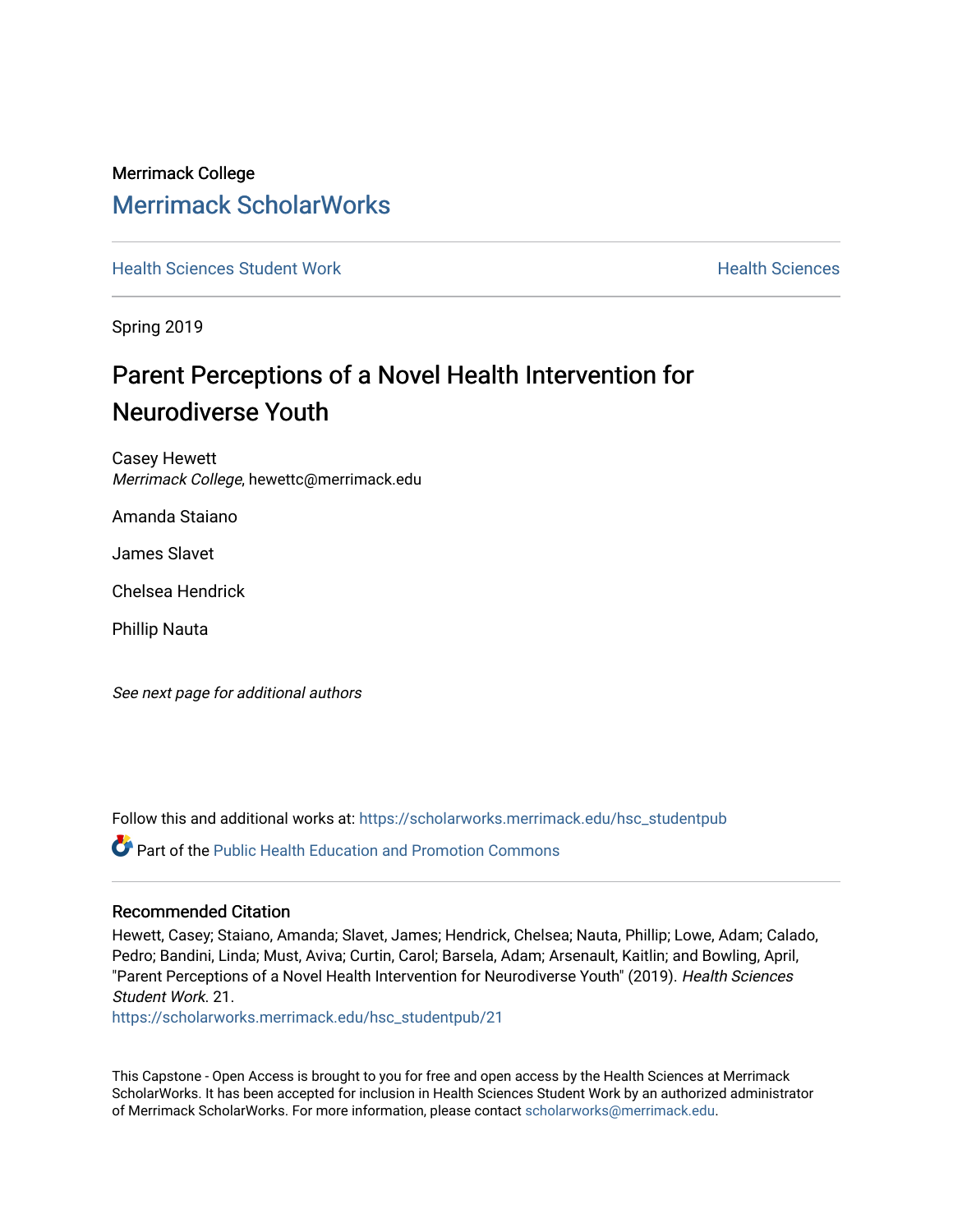#### Author

Casey Hewett, Amanda Staiano, James Slavet, Chelsea Hendrick, Phillip Nauta, Adam Lowe, Pedro Calado, Linda Bandini, Aviva Must, Carol Curtin, Adam Barsela, Kaitlin Arsenault, and April Bowling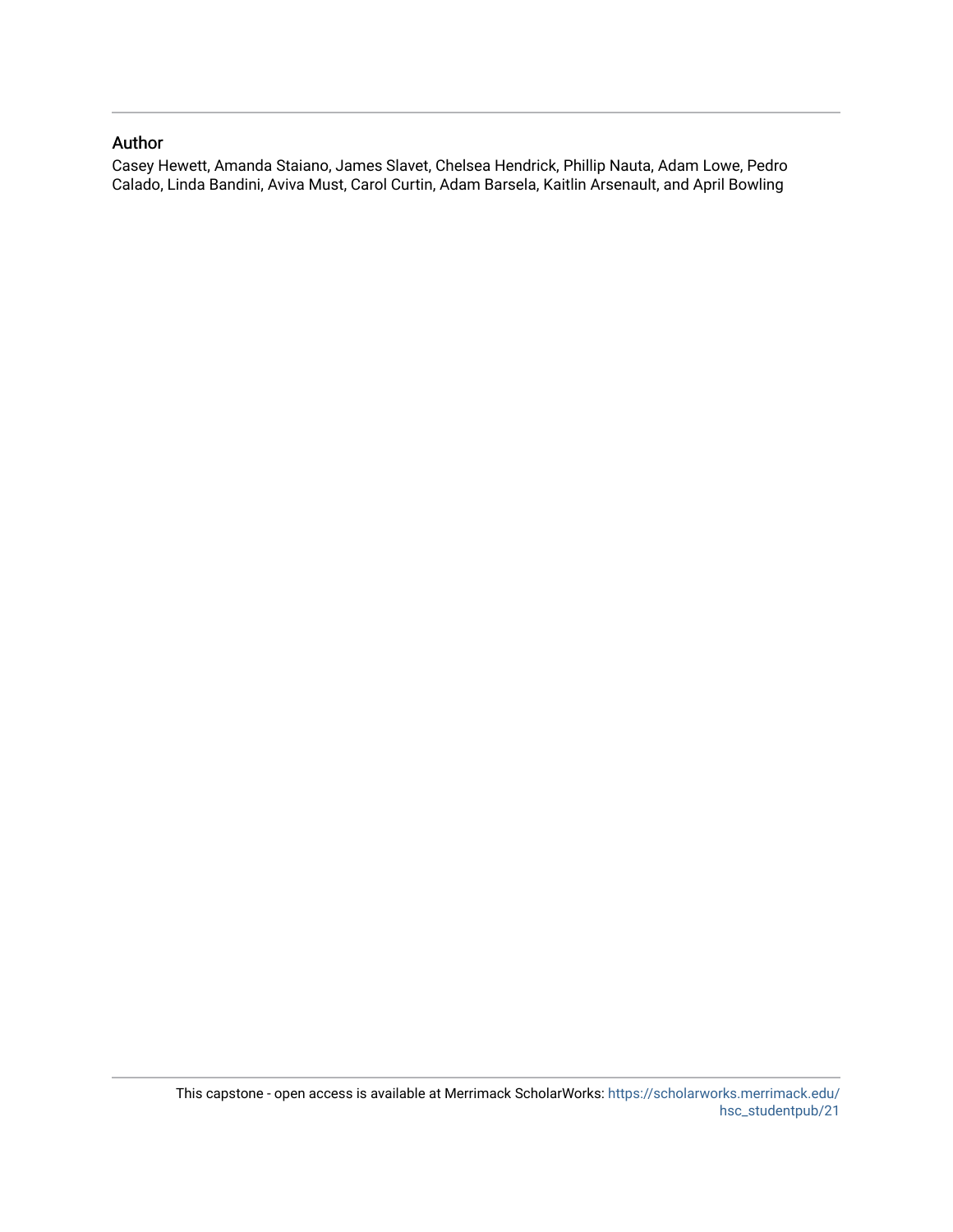# *Parent Perceptions of a Novel Health Intervention for*

# *Neurodiverse Youth*

By: Casey Hewett

Date: May 2nd, 2019

## MERRIMACK COLLEGE

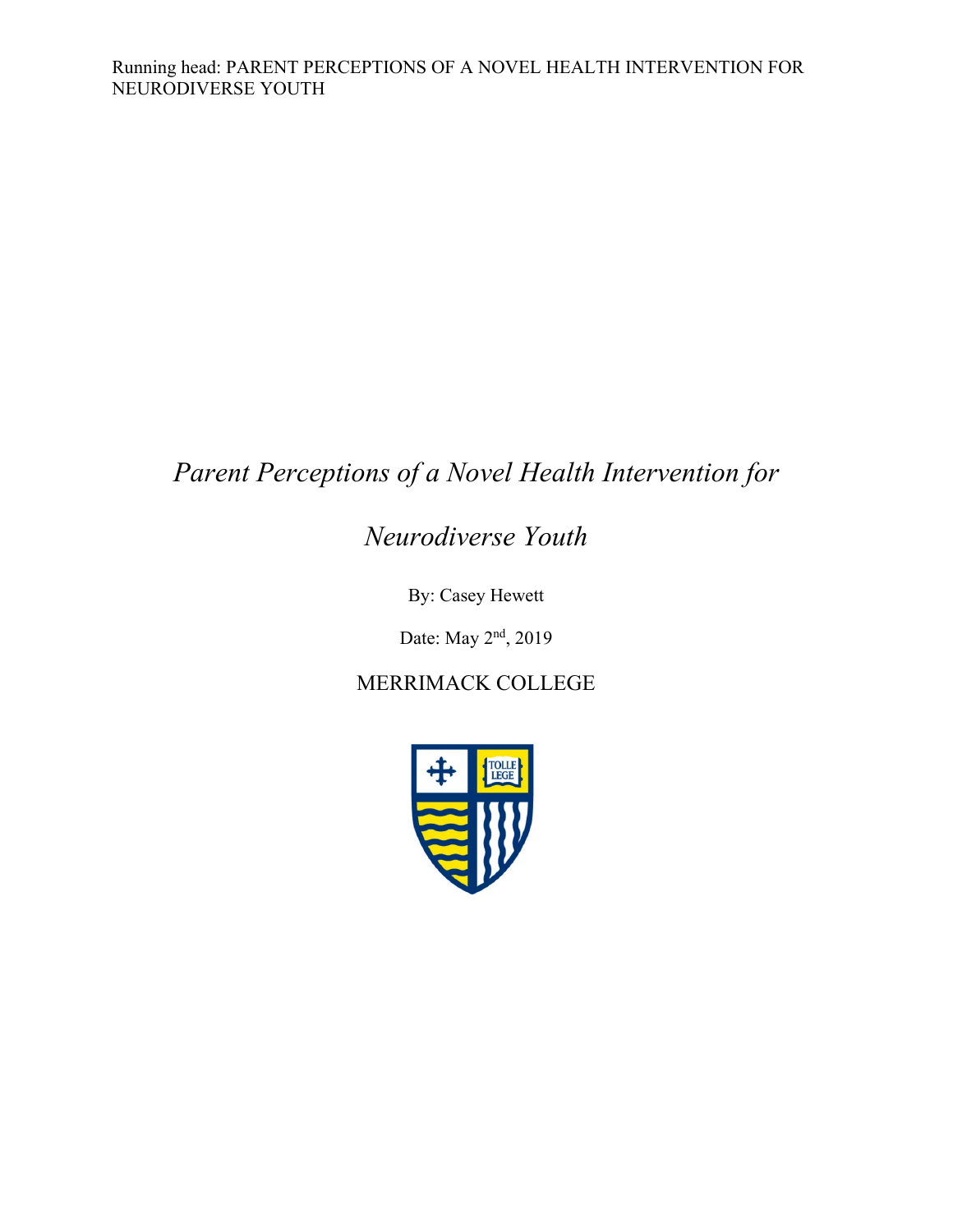# **Parent Perceptions of a Novel Health Intervention for Neurodiverse Youth**  Casey Hewett<sup>1</sup>, Amanda Staiano<sup>2</sup>, James Slavet<sup>3</sup>, Chelsea Hendrick<sup>2</sup>, Phillip Nauta<sup>2</sup>, Adam Lowe<sup>2</sup>, Pedro Calado<sup>2</sup>, Linda Bandini<sup>4,6</sup>, Aviva Must<sup>5</sup>, Carol Curtin<sup>6</sup>, Adam Barsela<sup>1</sup>, **Kaitlin Arsenault1, April Bowling1**

<sup>1</sup>Merrimack College, School of Health Sciences, Department of Public Health and Nutrition, North Andover, MA; <sup>2</sup>Pennington Biomedical Research Center, Louisiana State University, Baton Rouge, LA; <sup>3</sup>Marblehead Public Schools, Marblehead, MA; <sup>4</sup>Boston University, Sargent School of Health Sciences, Boston, MA; <sup>5</sup>Tufts University, School of Medicine, Boston, MA; 6 University of Massachusetts, School of Medicine, Eunice Kennedy Shriver Center, Worcester,

MA

**Background:** Children with all types of disabilities are more likely to be inactive due to a variety of factors. Children with neurodevelopmental challenges such as autism spectrum disorder (ASD) and/or mental health challenges such as anxiety and depression face unique barriers to exercise, including increased demands on parenting resources. Thus there is a critical need for interventions understand parental perspectives and address such barriers in neurodiverse youth. The aim of this study was to explore parental perceptions of a novel exergaming and virtual health coaching intervention targeting neurodiverse youth, including barriers and facilitators of their children's engagement, in order to help tailor future interventions.

**Methods:** Parents of three children taking part in formative research prior to a full intervention pilot were interviewed using a semi-structured interview guide. Phone interviews were recorded and transcribed without identifying information. Themes were identified during joint review of transcripts by two researchers using an adapted grounded theory approach.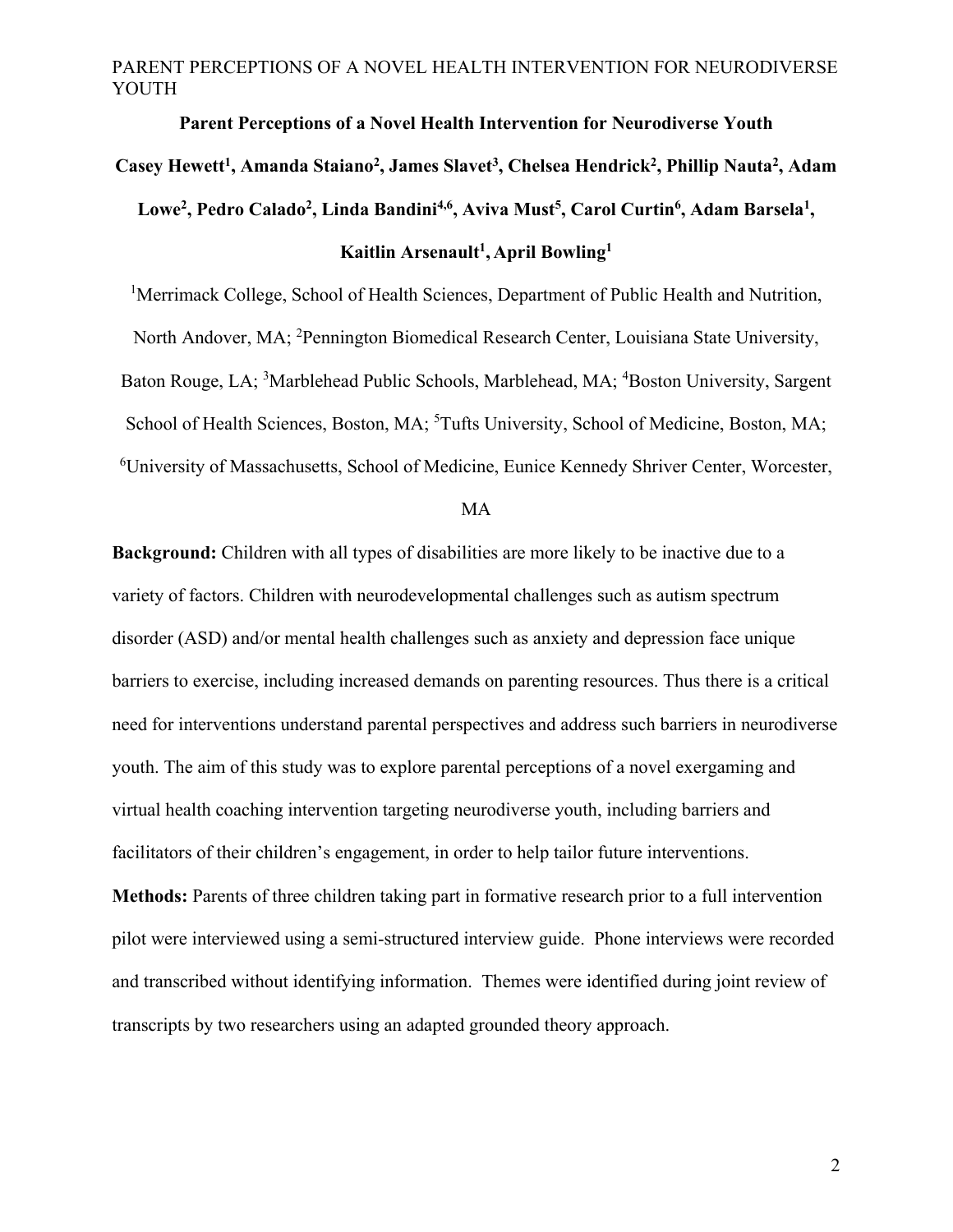**Results:** Three parents of participants (1 middle school, 2 high school; 2 male) took part.

Important barriers identified included easy frustration with gaming technology, feeling defeated by game avatars, burden of coordinating participation in the intervention, and desire for different types of games (non-sporting or non-dance). Parents felt strongly that participation had improved their children's perceptions of exercise and overall exercise engagement. Suggestions for improvement included utilizing games without a competitive component, creating integrated intervention interface for parents, participants, and coaches, and using newer technologies (such as virtual reality).

**Conclusions:** The home-based, school-supported GameSquad exergaming intervention shows potential to improve physical activity engagement in this population, however, barriers remain that should be addressed prior to upscaling. Modifications such as integrated intervention interfaces and more diverse gaming options would help improve intervention engagement and decrease parental burden.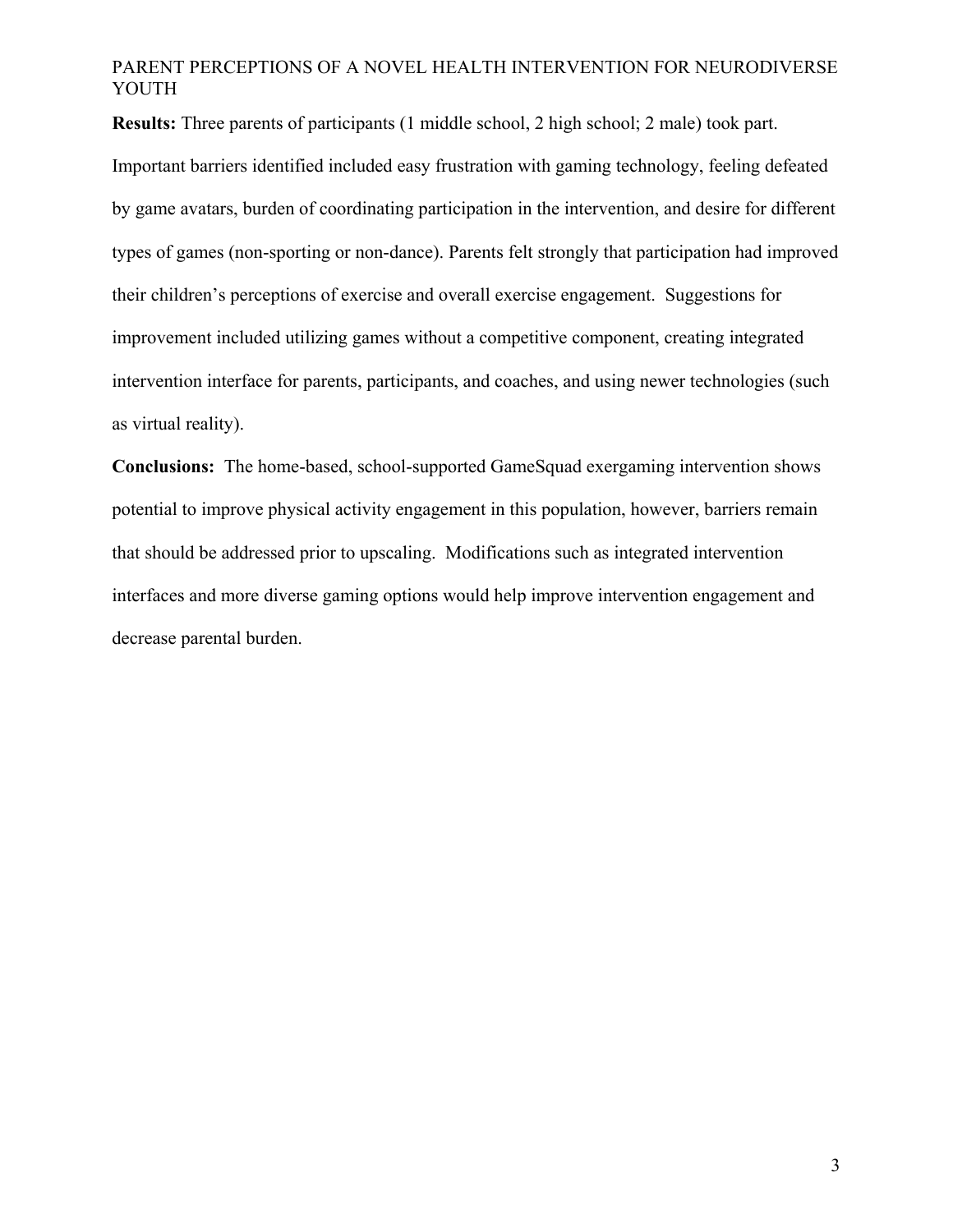## **Introduction**

#### **Section 1: Background:**

Obesity rates have been increasing among children and adolescents in the United States. This has made childhood physical inactivity a significant public health concern especially in youth with physical, intellectual and mental health disabilities (Pitchford, Siebert, Hamm & Yun, 2016). Compared to their typically developing peers, these populations show lower levels of physical inactivity and experiences higher rates of obesity (Shields & Synnot, 2016). Children with developmental disabilities are also at a greater risk for additional secondary health conditions including type two diabetes, cardiovascular disease, cancer and arthritis (Obrusnikova & Cavalier, 2011). While considerable attention has been paid to understanding barriers to and facilitators of physical activity in children with physical and intellectual disabilities, less research has been devoted to children with mental health disorders and development disabilities (MHD/DD) without commensurate intellectual disabilities.

There are many factors why children with all types of disabilities are more likely to be inactive. Parents are one of the most important factors affecting physical activity in all children (McGarty, & Melville, 2018). However, this is likely to be especially true for children with MHD/DD, who are more reliant on support from others, specifically their parents, and who usually have very challenging behaviors as a result of their diagnoses (McGarty, & Melville, 2018).

Therefore, the purpose of this capstone was to evaluate the parental perceptions of a novel health intervention for neurodiverse youth<sup>[1](#page-6-0)</sup>. We examined looked at parental perceptions of programming of implementation at a school site, including barriers and facilitators of their

<sup>&</sup>lt;sup>1</sup> The term neurodiverse is used rather than disorder or disability to address concerns among these populations regarding labeling.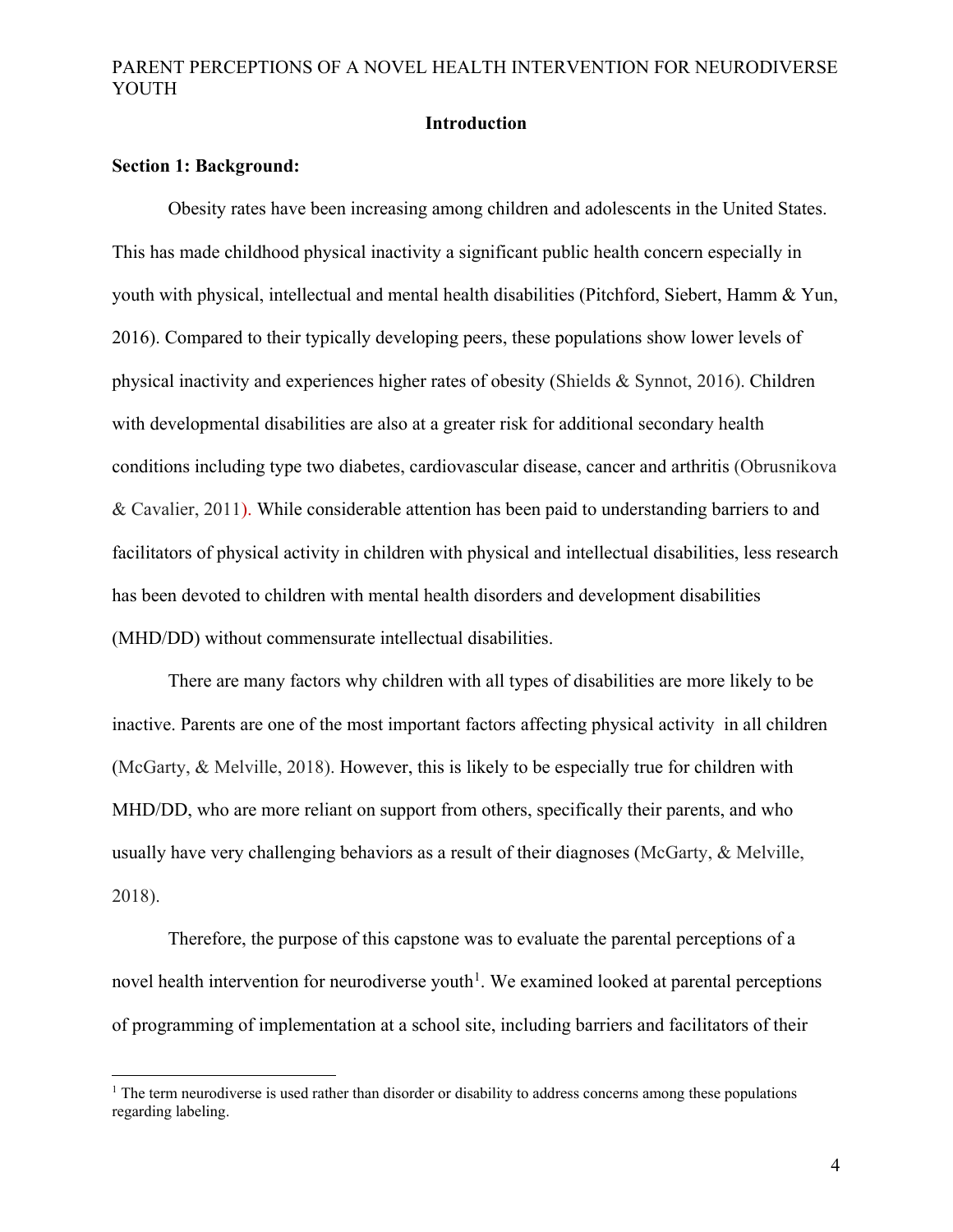childrens' intervention engagement, in order to help tailor future interventions to best serve the respective settings of school-based care. We collected data on parental perceptions using interview questions developed during the original Game Squad study from which this intervention was adapted (Staiano 2018), which allowed comparison of our participants to the original, typically developing cohort. The qualitative data collected from the parents/caregivers assessed barriers and pilot feasibility for participants. It also helped better understand factors that may differ by characteristics of parental perception, child age and diagnoses.

#### **Section 2: Literature Review Methods:**

The process to collect research for the literature review started by meeting with a reference librarian to identify relevant databases and key words. The databases searched were through EbscoHost, using the following keywords: parental perceptions of children with mental health disorders, autism, ADHD, depression, comorbid prevalence, physical activity, and exercise. Other databases used were PubMed and National Institutes of Health (NIH). Articles were included if they were peer reviewed and related to the topic. There were 30 articles found from the databases. The number of articles excluded were ten because they focused just on children with autism rather than all mental health disabilities. The number of articles reviewed were 18.

#### **Section 3: Literature on Epidemiology of Mental Health and Developmental Disabilities**

<span id="page-6-0"></span>Neurodiverse youth is a term used when neurological differences are to be recognized and respected as neutral characteristics as opposed to disabilities. This pertains to any individuals with mental health disorders. The term neurodiverse was also useful when working with parents to elicit their perceptions, because it captures the fact that their children are different but does not use terminology that could alienate the parents to prevent them from sharing information.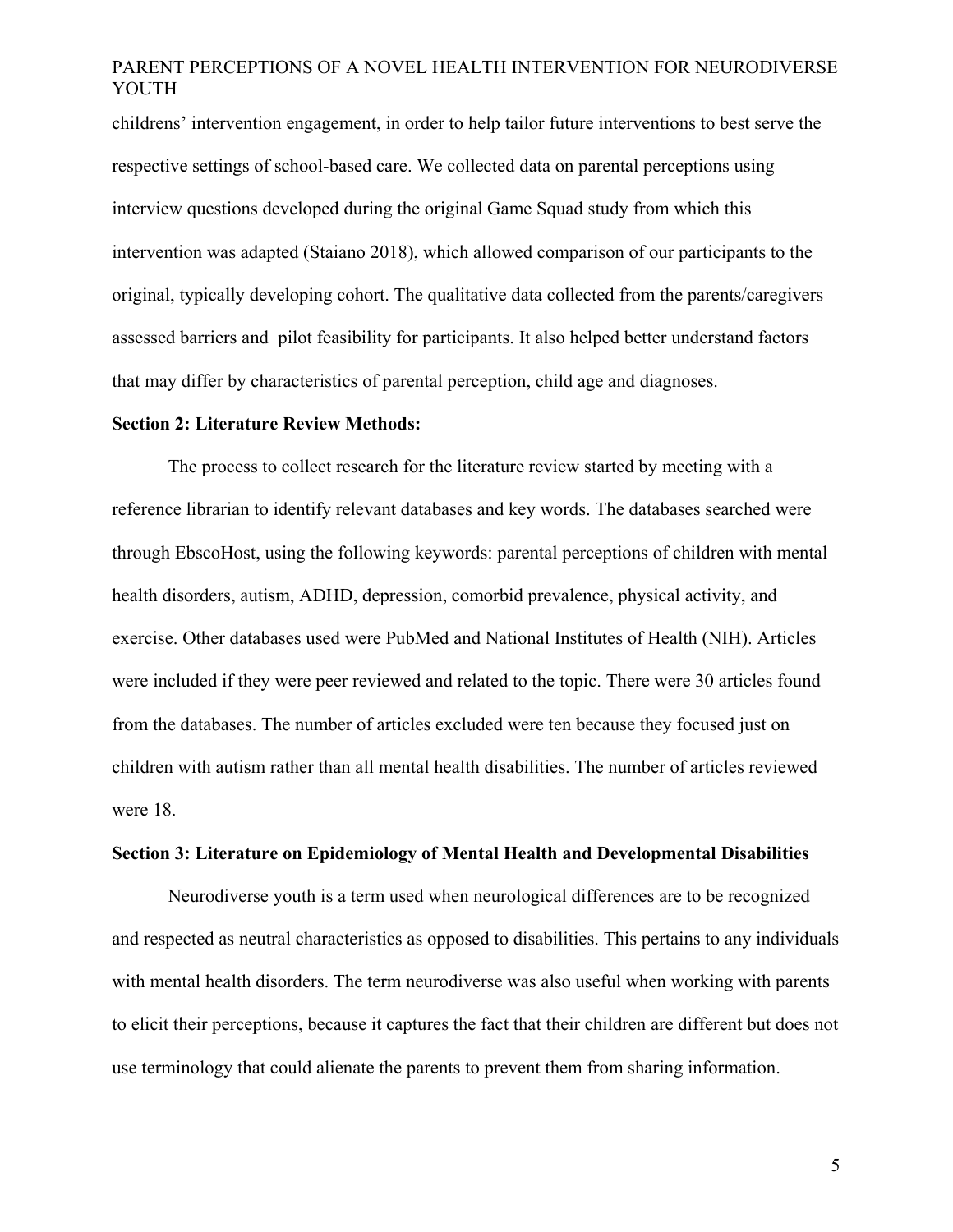There is a lack of studies reporting the whole spectrum of disorders comorbid to ADHD. Many studies often fail to collect data on or exclude patients with common co-morbid disorders such as pervasive developmental disorders or intellectual disability (Jensen & Steinhausen, 2015). Autism spectrum disorders (ASD) and attention deficit/hyperactivity disorders (ADHD) are among the most prevalent neurodevelopmental disorders (Thomas et al., 2018). Results from one study showed that approximately 40% of those with one class of disorder also met criteria for another class of lifetime disorder (Merikangas et al., 2010)*.*

For the first time clinicians are now able to simultaneously diagnose ADHD and ASD, due to recent changes to the *Diagnostic and Statistical Manual of Mental Disorders*. It has been estimated that diagnosable ASD symptoms occur in up to 50% of individuals with ADHD (Thomas et al., 2018). Comorbid developmental disorders of learning have been studied less frequently and have been found to coexist in 10-92% of patients with ADHD (Jensen & Steinhausen, 2015). Comorbidity can refer to both the co-occurrence of disorders temporally separate from ADHD, called sequential comorbidity (Jensen & Steinhausen, 2015). The most frequently observed comorbidities in children and adolescents with ADHD are conduct disorders and oppositional defiant disorders. Conduct and oppositional defiant disorders are defined as a frequent and persistent pattern of anger, irritability, arguing, defiance or vindictiveness towards parents/caregivers and other authority figures (Mayo Clinic, 2018).

The empirical data collected in the United States is lacking on the prevalence and distribution of a wide range of DSM-IV mental disorders of children and adolescents. The mental health disorders that was looked at in one study consisted of anxiety, behavior disorders, mood disorders, and substance use disorders. This study collected results from surveys that concluded about one in every three to four children suffer from a mental disorder with severe

6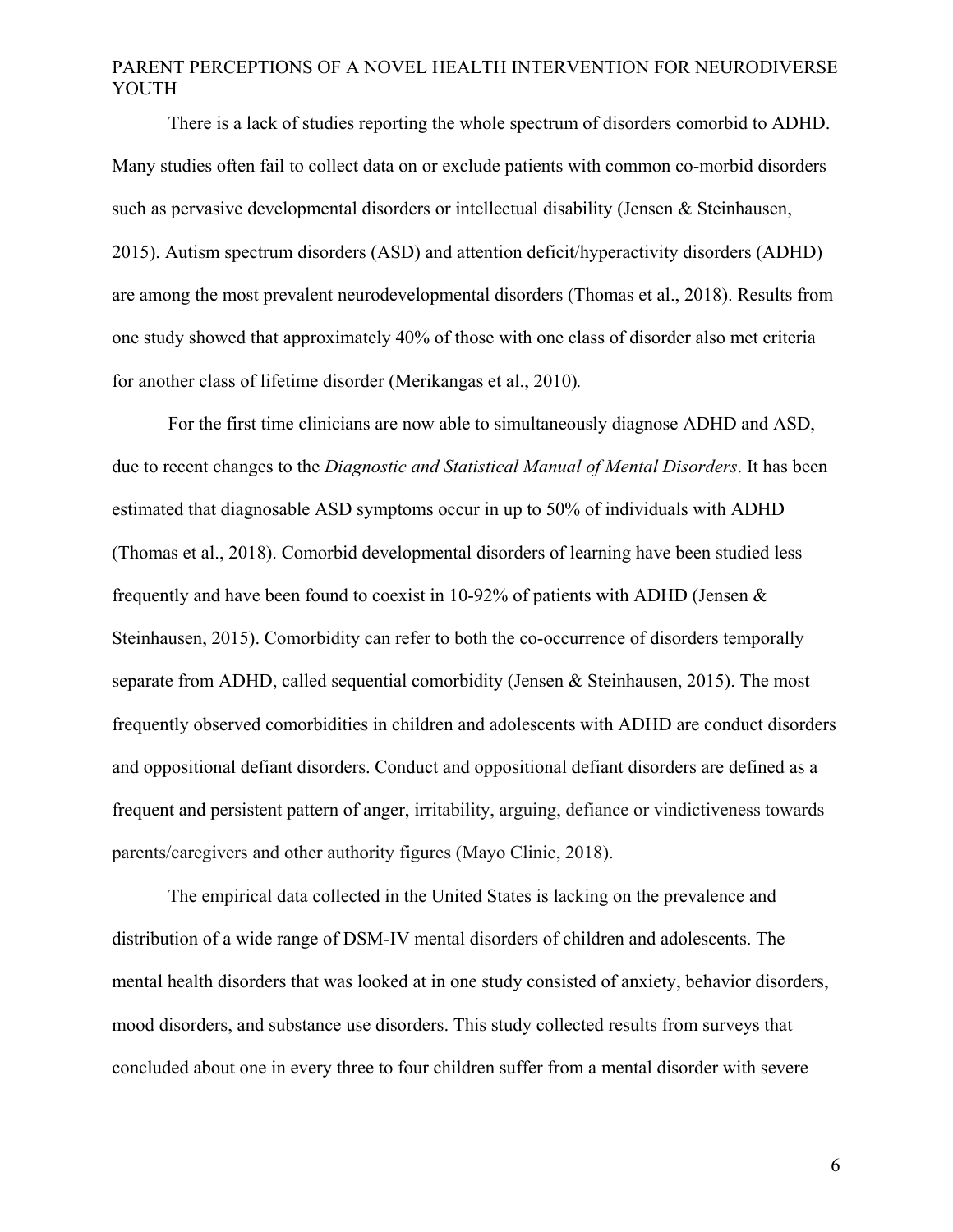impairment across their lifetime. Because of such a high prevalence in mental disorders, further information is necessary to establish resource allocation priorities for prevention, treatment, and research (Merikangas et al., 2010)*.*

One article looked at the importance of further investigation because developmental disabilities make a significant contribution to overall childhood health. The study's objective was to determine the prevalence of developmental disabilities in US children and in selected populations for a recent 12 year period. The study also sought to supply critical data needed for health and educational planning. The children that were included in the study ranged from ages 3-17. The study also examined the changes in the prevalence of developmental disabilities overtime. Diagnoses, were parent reported, and consisted of: attention deficit hyperactivity disorder; intellectual disability; cerebral palsy; autism; seizures; stuttering or stammering; moderate to profound hearing loss; blindness; learning disorders; and/or other developmental delays. Prevalence of any developmental disability increased over the 12 year period. The US reported in  $\sim$ 1 in 6 children had developmental disabilities in the years of 2006-2008 (Boyle et al., 2011).

#### **Section 4: Literature on Physical Activity and Benefits in Neurodiverse Children**

In the United States, it has been recognized that there is a national priority on research that focuses on physical activity for individuals with disabilities, specifically in children (Martin & Choi, 2009). There are many benefits that children can gain from being physically active. Physical activity lowers secondary health conditions, improves functioning for activities of daily living, and reduces the risk of chronic disease (Martin & Choi, 2009). It is important by helping children become more physically active because of the health benefits that will potentially carry over into adulthood (Martin & Choi, 2009).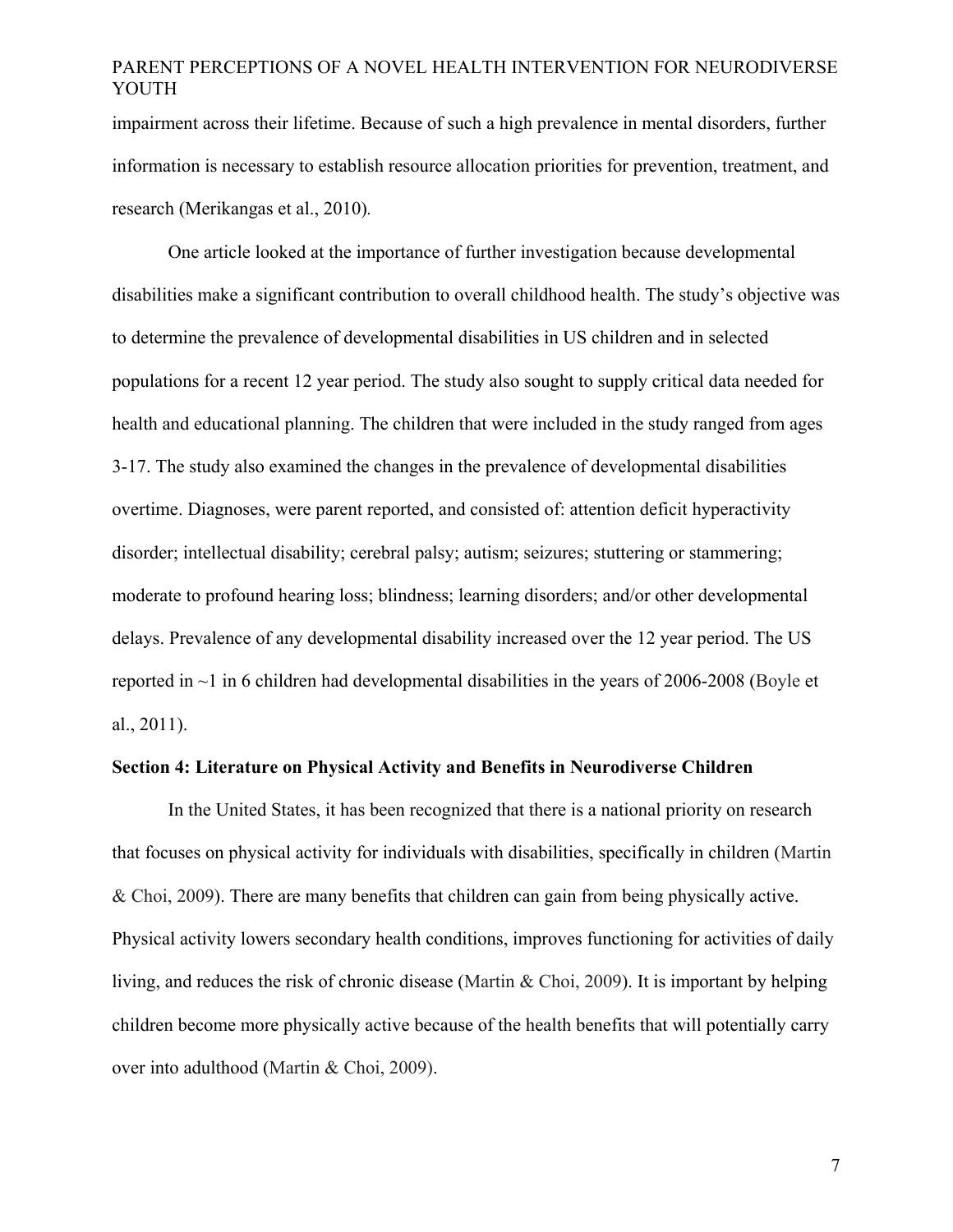Autism spectrum disorder (autism) is a pervasive developmental disorder characterized by deficits in social skills, communication and repetitive or restricted interests. For this reason, motor skill difficulties have received more attention in the literature, while physical activity patterns have received less. Parents of children with ASD have reported that their child's limited motor, social, and communication skills are child-level barriers to participation in physical activity participation (Must et al.,2015). More vigorous physical activity has further amplified positive behavior change in comparisons to bouts of light or moderate physical activity (MacDonald, Esposito, & Ulrich, 2011). Research has demonstrated that physical activity reduces negative behaviors and promotes positive behaviors among individuals with ASD. For example, bouts of physical activity has shown improvements of behaviors such as stereotypy, aggression, and self-stimulatory (McCoy, Jakicic & Gibbs, 2016).

Deficits in affective and cognitive functioning are common in children with ADHD. In addition to inattentiveness, hyperactivity, and impulsivity, these individuals often suffer from comorbid disorders and, in particular, from affective disorders such as depression (Gawrilow et al., 2016). Pharmacological treatment is commonly used to reduce ADHD symptoms. However, non-pharmacologic treatment methods would be preferred by parents, children and psychiatrists (Gawrilow et al., 2016). Because physical activity (PA) has been shown to improve cognitive functioning in healthy populations, it can be hypothesized that there are similar beneficial effects in children with ADHD. However, very little is known about this issue. One study outcome indicated that regular PA can be used as a complementary or alternative non-pharmacologic treatment for ADHD (Ziereis & Jansen, 2015)**.**

# **Section 5: Literature on Physical Activity Perceptions and Behaviors Among Parents of Neurodiverse Children**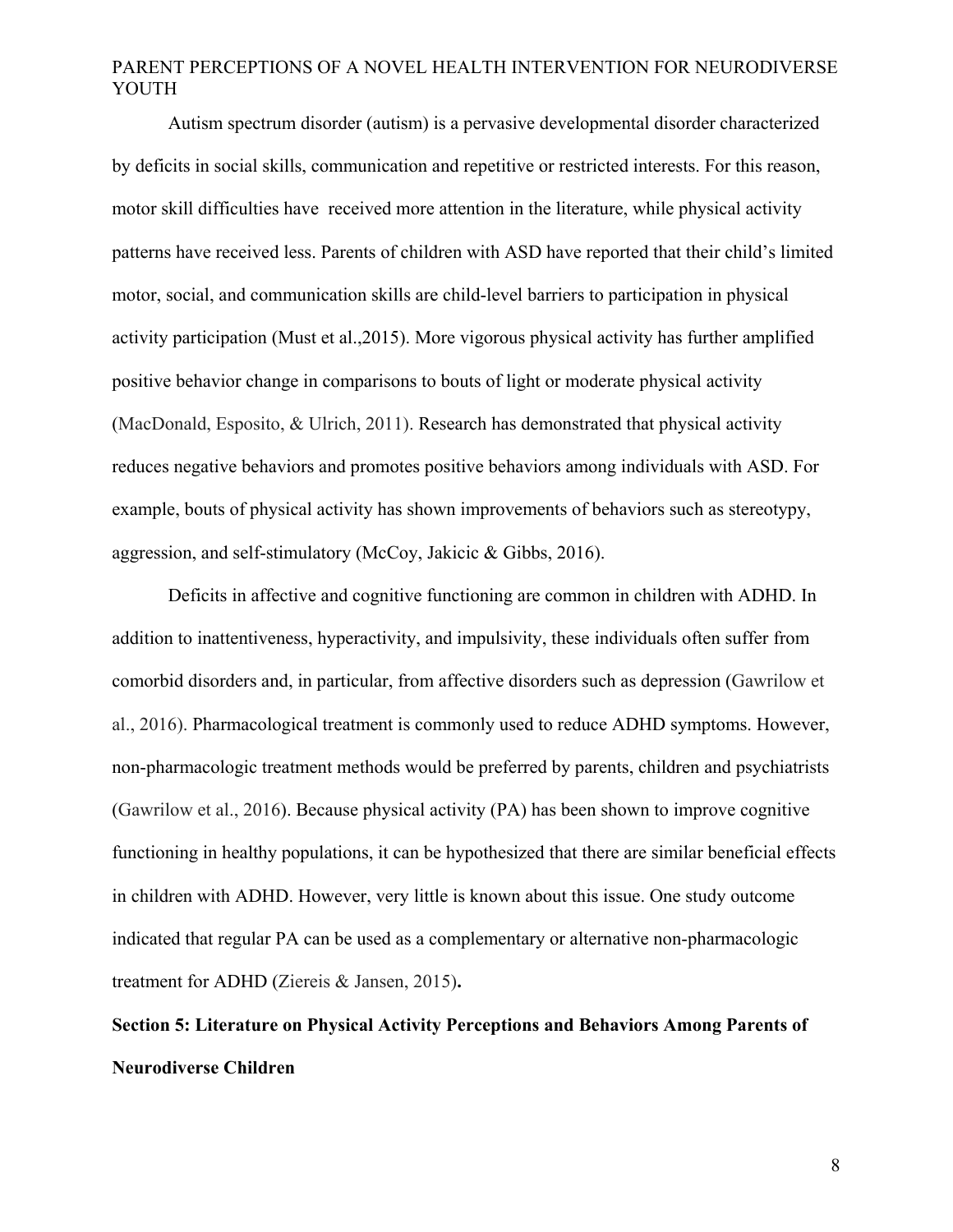Physical activity has numerous physical and mental health benefits. To gain clinically significant health benefits, children are recommended to participate in moderative to vigorous physical activity (MVPA) for 60 minutes or more per day (McGarty, & Melville, 2018). Studies have shown that neurodiverse children and adolescents are not participating in the recommended physical activity per day (McGarty, & Melville, 2018). Researchers have suggested that parental support is an important factor of their children's physical activity levels (Martin & Choi, 2009). To accurately create interventions and community programs to address this health disparity, it is crucial to understand the unique correlate of physical activity for children with disabilities; specifically, those related to parental perceptions of exercise benefits (Pitchford, Siebert, Hamm & Yun, 2016).

Neurodiverse youth are more reliant on support from others, specifically parents. This brings attention to the main role parents have in promoting physical activity in their children with disabilities (McGarty, & Melville, 2018). Parents serve an important role in reinforcement of physical activity for their child, which has both direct and indirect influences on their child's physical activity behavior. Providing transportation to physical activity events is an example of direct influence of parents. Indirect influences are facilitated through attitudinal processes (Pitchford, Siebert, Hamm & Yun, 2016).

Common parentally-perceived barriers to physical activity in neurodiverse children that studies reported were inaccessible facilities and programs, non-inclusive providers, transportation, lack of relevant opportunities, and cost (Pitchford, Siebert, Hamm & Yun, 2016). The most common perceived facilitators were welcoming providers, parental support, inclusive providers, adaptable approaches and accessibility of facilities (Shields & Synnot, 2016). Parents of children with disabilities have been shown to be more protective of their child than parents of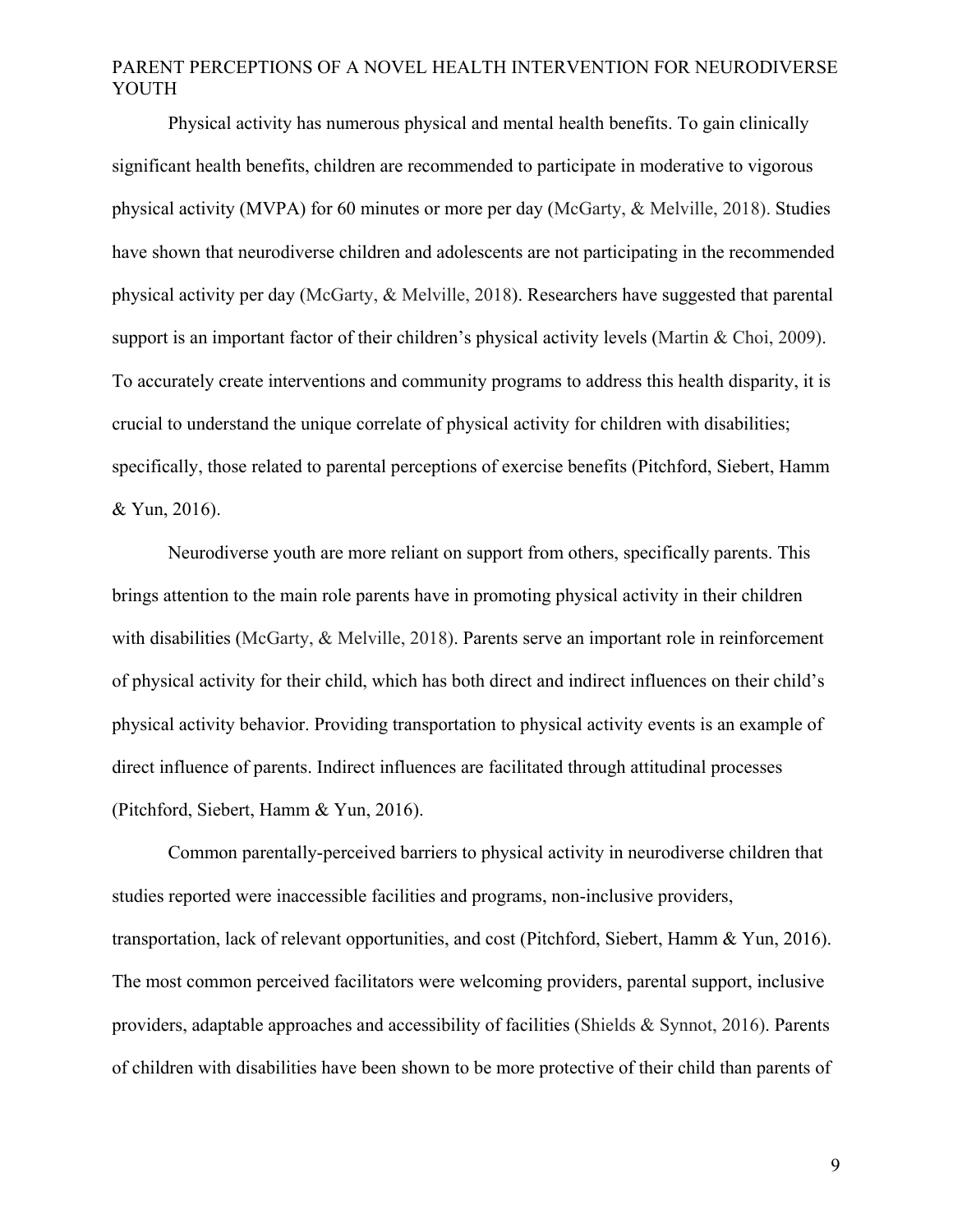typically developing children, limiting the exposure to physical activity (Shields & Synnot, 2016). Being the "gatekeepers" to formal and informal activities, parents can either be a barrier or a facilitator to physical activity among children with disabilities.

One article examined the multidimensional sources of supportive parents and whether the perceptions were related to parents' perceptions of their children's physical ability. The parents completed scales which assessed how often they role modeled, encouraged, and enjoyed physical activity in addition to their perceptions of their children's physical ability and relationships with peers during sports. The results reported that the parent's support of their children's physical activity was not dependent on how physically capable they viewed their children to be which is encouraging. The study concluded that more research still needs to be done on this prevalent topic (Martin & Choi, 2009).

Another study explored barriers and facilitators to participation in physical activity from the perspective of children with disability, their parents and sports and recreation industry personnel. The involvement of participation in physical activity by children with disability was studied through a series of 10 focus groups with significant stakeholders (children with disability, their parents and sports and recreation industry personnel). The children that took part in this study had the following types of disabilities: cerebral palsy, vision impairment, intellectual disability, developmental delay, and multiple disabilities. Results confirmed that children with disabilities' need for early achievement of motor and social skills, the essential role of families and their need for support, and that societal attitudes continue to influence children with disabilities' participation (Shields & Synnot, 2016).

A recent systematic review of parental perceptions of facilitators and barriers to physical activity for children with intellectual disabilities included ten studies. The review concluded that

10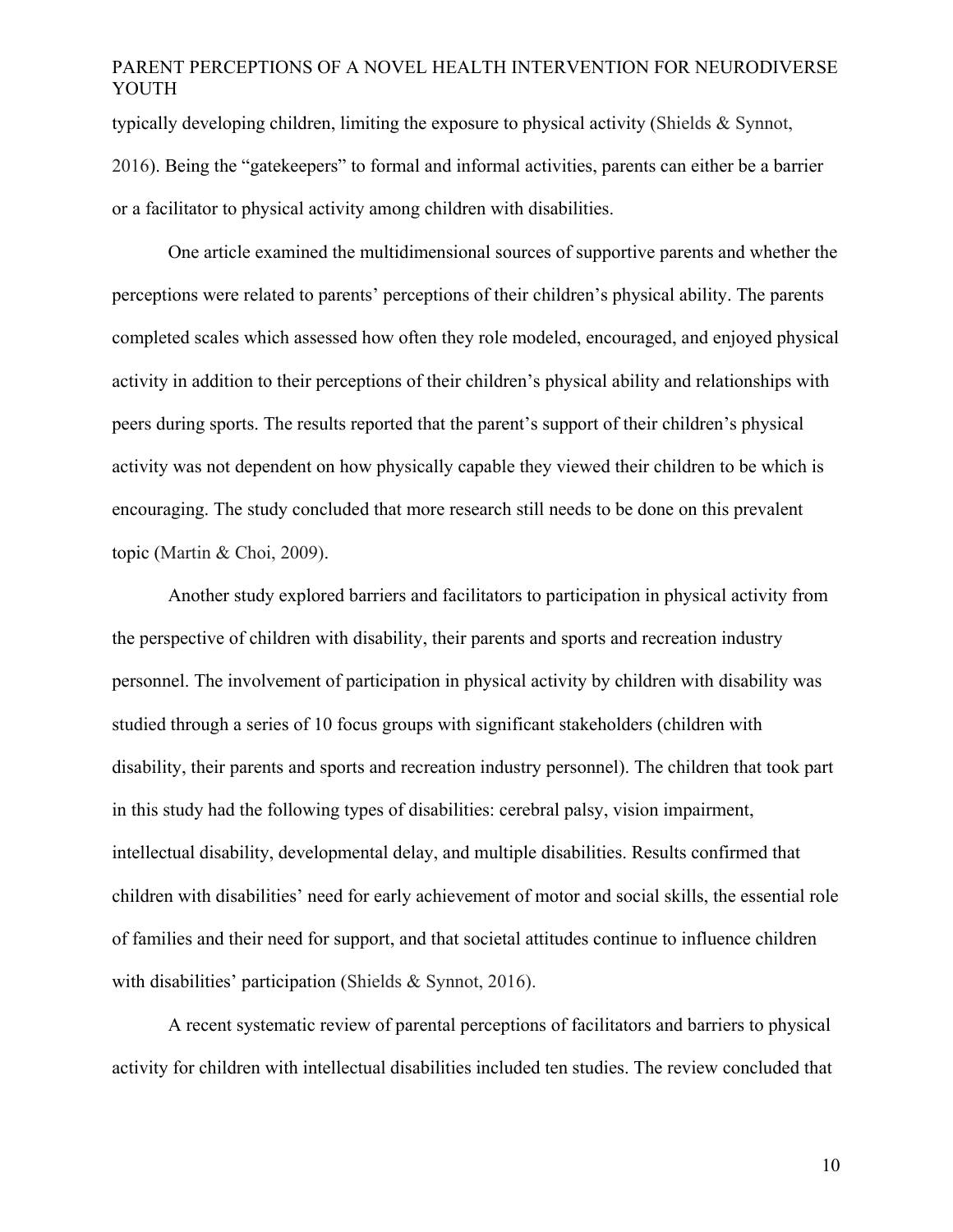there is an important role in parents supporting physical activity levels in their children with intellectual disabilities. The study also reported that increasing the level of information and education given to relevant others (coaches, teachers, peers, parents of typically developing children, and staff) could be an important method of turning barriers into facilitators. Further investigation in future research needs to be done (McGarty, & Melville, 2018).

The purpose of the study *Parental Perceptions of Physical Activity for Youth with Developmental Disabilities* (Pitchford, Siebert, Hamm & Yun, 2016) was to investigate the relationship between childhood physical activity participation and the parental beliefs about the importance of physical activity among children with developmental disabilities. The primary disabilities categories the study included: intellectual, physical, behavioral, and sensory impairments. The results indicated that the parents/caregivers beliefs about the benefits of physical activity were significantly associated with the physical activity level of their child with a developmental disability. Having more positive beliefs for their children about exercise translated to higher rates of physical activity for the child. It was interesting that this study found no significant association between the severity of the child's disability and physical activity participation. Since prior studies most evidence showed that children with more severe disabilities were less active (Pitchford, Siebert, Hamm & Yun, 2016). Considering the negative effects of physical inactivity on youth with disabilities, physical activity promotion should focus on educating parents/caregivers on the benefits of physical activity. This study concluded that increasing exercise time and creating more opportunities for children with disabilities to be more active would benefit this population. (Pitchford, Siebert, Hamm & Yun, 2016). *Summary*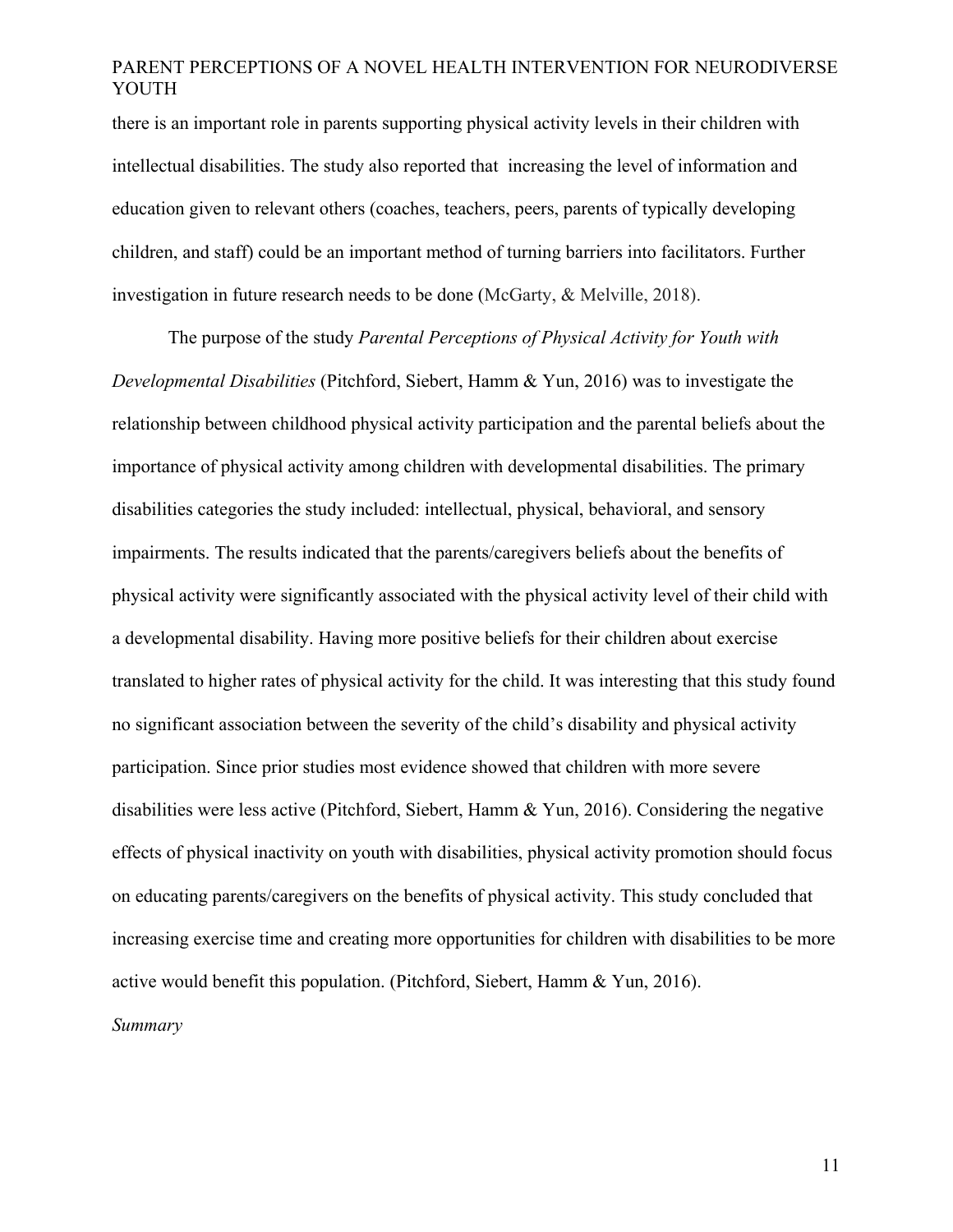A review of relevant literature confirms that neurodiverse youth are at higher risk of engaging in low physical activity when compared to typically developing peers. One contributor to lower levels of physical activity among these populations may be parental perceptions of physical activity, as well as competing parenting priorities when children have special needs.

There is a lack of studies examining these issues in children with complex, comorbid diagnoses. Frequently studies tend to overlook or even exclude patients with comorbid mental health and developmental diagnoses. To improve the health outcomes for this particular population, increasing the levels of physical activity could potentially be a successful method to improve symptoms and chronic disease risk. However, it is essential to first, have a better understanding of why neurodiverse youth are generally less physically active in order to design more effective, accessible exercise interventions and community programming for these youth.

#### CAPSTONE STUDY

#### **Methods**

#### *Setting and participants*

This project sought to determine whether the Game Squad intervention was acceptable and engaging to children and adolescents with mental health and developmental disabilities. The GameSquad sessions consisted of challenges each week of the three games given to the children in the study (Shape Up, Kinect Sports Rivals, Just Dance 2016), along with weekly meetings with the virtual health coach with sessions lasting 15-30 minutes. The exergames were to be played by the children 3 times per week. The duration of the games were 10-20 minutes long, increasing over 4 week period. The students were encouraged to get as many steps in on days children do not exergame using non-screen activities. The intervention looked to assess the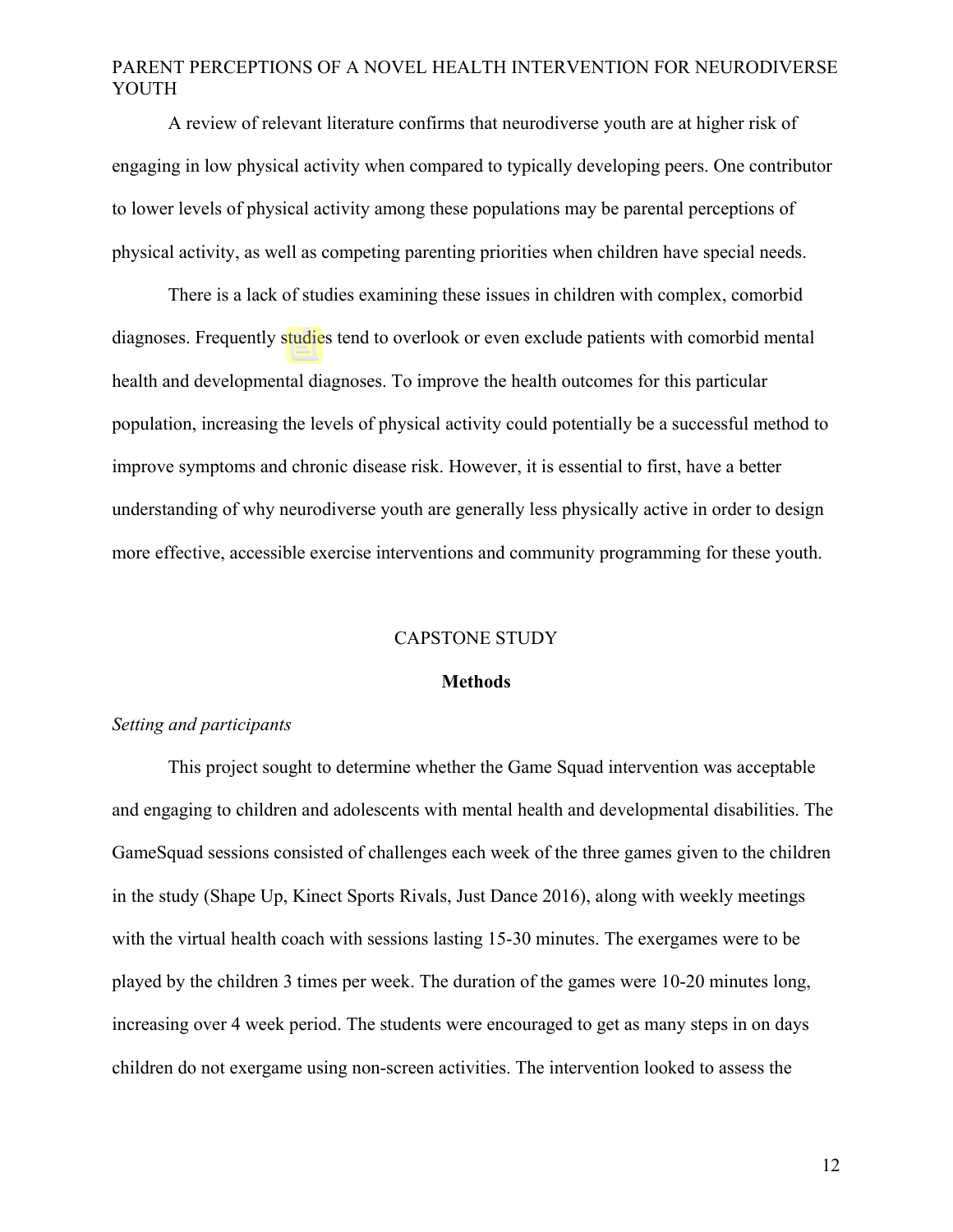feasibility of implementation through a home-based physical activity program for children with MH/DD delivered with school-based support.

The school site studied in the intervention was Marblehead Public Schools. The children who were in this setting are in a program called the Therapeutic Intervention Designed for Educational Success (TIDES). This program consists of several North Shore community public school special education programs in Massachusetts. The special education program addresses comprehensive educational needs of students diagnosed with an emotional/behavioral disability. This interferes with successful independent learning in the typical education classroom.

The students had additional support through their caregivers and the TIDES program. Examines the parental perceptions of programming implementation at the school, including barriers and facilitators of their childrens' intervention engagement could be used to improve future studies. In order to help tailor future interventions, it was important to best serve the respective settings of school-based care.

#### *Sampling*

To participate in the 4-week Game Squad pilot intervention, three  $(n=3)$  participants from the school site were recruited. Three (n=3) from Marblehead Public School's TIDES program grades 7-12 and their parents/caregivers.

The recruitment process for the participants in the TIDES program was by, information and consent forms and also child assent. The forms were sent home to the participants parents via email. If needed, the parents were to receive a follow up phone call to support the completion of the online screening.

It was expected that the participants had complex mental health (MH) and developmental disabilities (DD) conditions including mood, anxiety, thought, and conduct disorders, and/or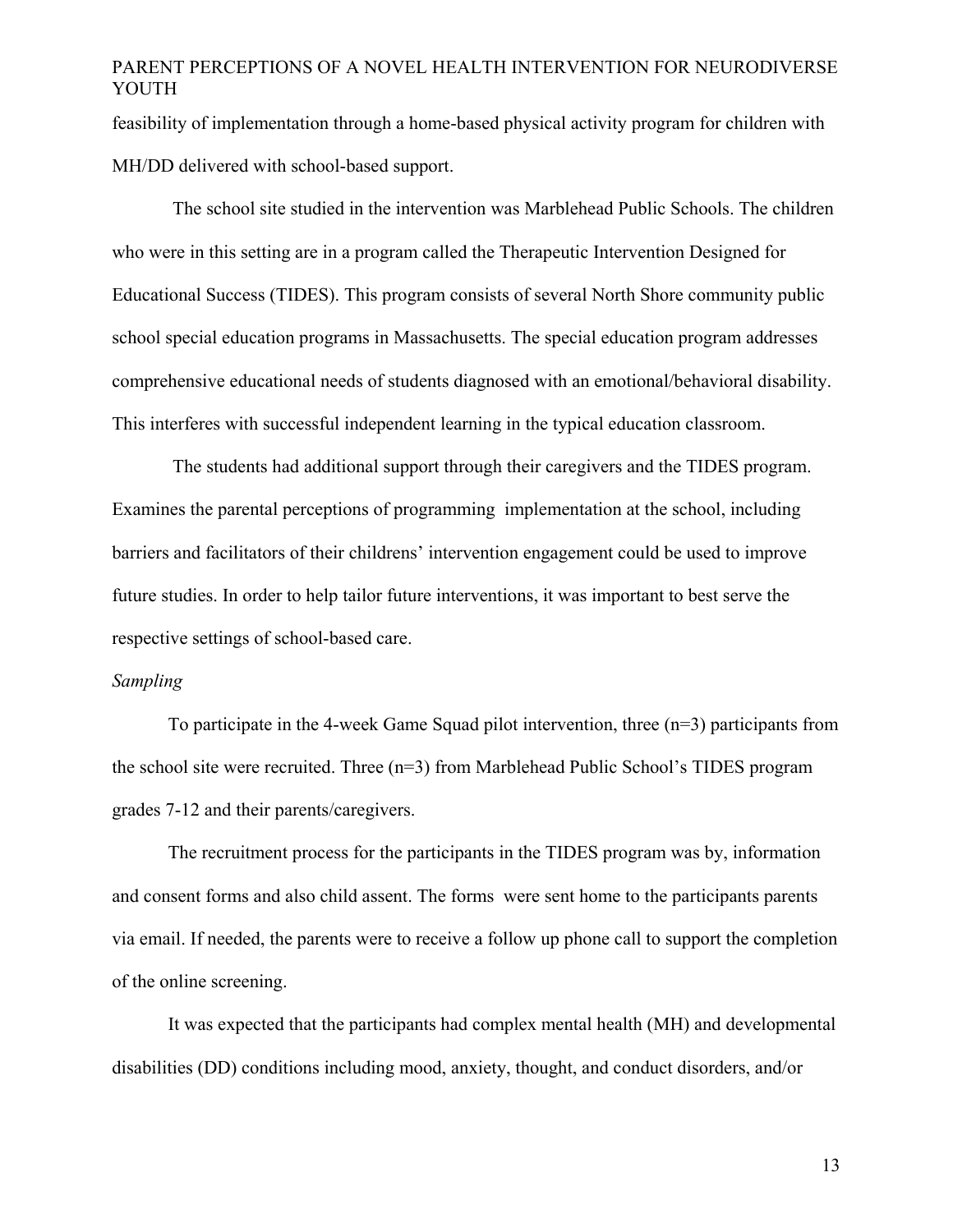ASD or ADHD. To ensure participants' ability to participate/interact with the exergames, they were required to have IQs of 70 or above. The participants also needed to be healthy and free from any chronic or physically disabling conditions for which vigorous physical activity is contra-indicated or not feasible. In participants' home environment, wifi must have been available in order for the intervention to take place. The participants were then randomized to the Game Squad intervention or wait-list control group in each site. The wait-list control group will receive a shortened intervention in the summer months and all study materials.

#### *Instruments*

At the end of the intervention, an interview was organized via telephone that looked at parental perceptions and satisfaction with the Game Squad program. The interview was to extract additional information/feedback about the program including feedback on perceptions of the perceived quality of the program. Some of the interview questions were developed during the original Game Squad study (Staiano 2018), which allowed comparison of our participants to the original, typically developing cohort.

A research assistant conducted the phone interviews which took about 30 minutes. It also obtained the programs' implementation and perceived positive and negative effects on the participant. During the interview, the parents/caregiver were recorded. Once the recording was transcribed, any identifying information was removed. Then the recordings were deleted. The findings were reviewed and summarized by theme.

Themes come both from the data and from prior research from the characteristics of the situation being studied. One way to find themes is by word repetition. Words that occur a lot are often see as being important in the minds of respondents (Ryan & Bernard, 2003). The qualitative data collected from the parents/caregivers, assessed parental perceptions of barriers,

14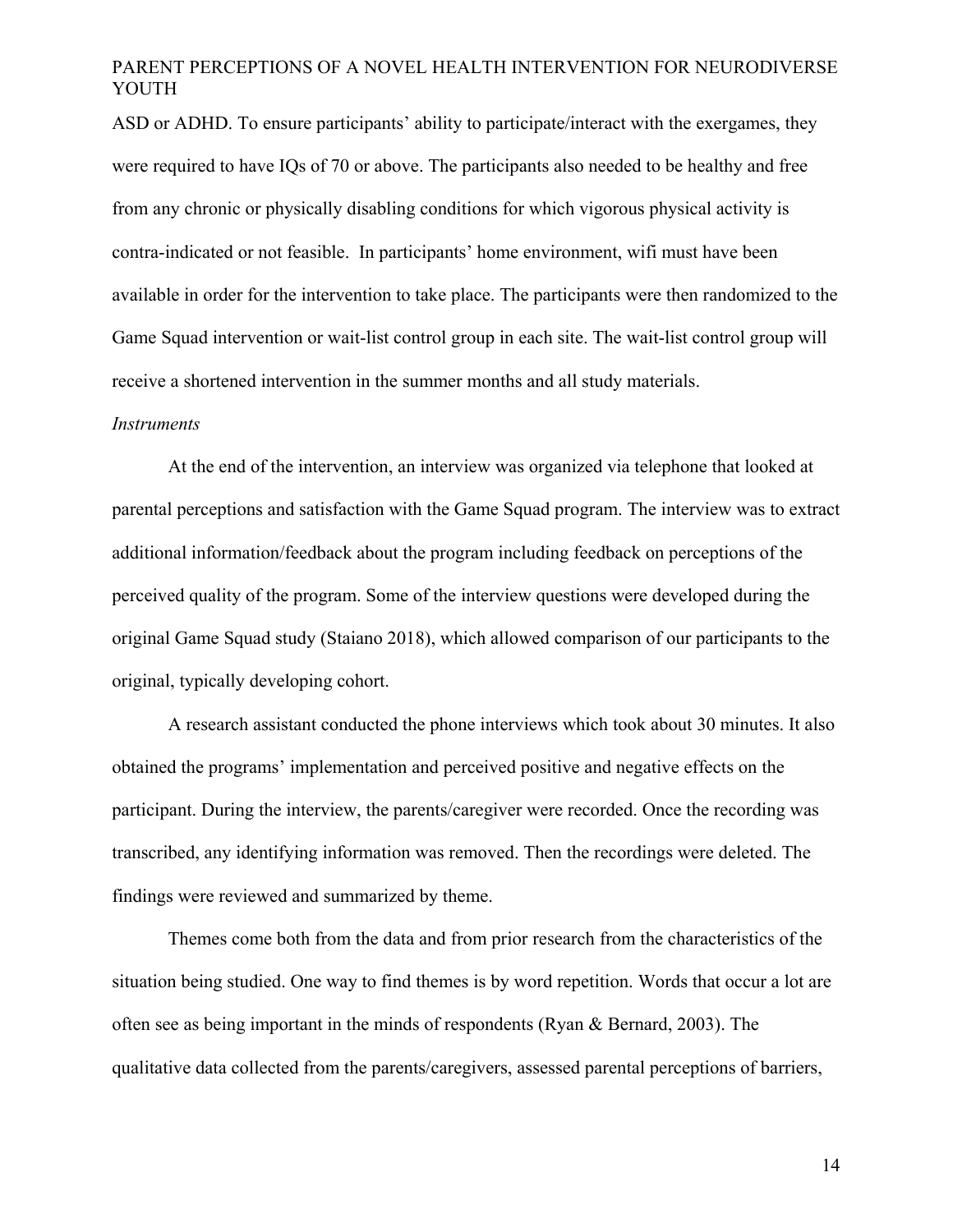and whether they deemed the pilot feasible for participants. It also helped better understand factors that may differ by characteristics of parental perception, child age and diagnoses. This then allowed us to alter the study before beginning the Game Squad program in the spring.

### *Data Analysis*

This was a qualitative study, utilizing interviews with parents after completion of the 4 week exergaming program. We used a semi structed interview guide developed after a review of the literature. Interviews were recorded and transcribed removing identifying information. Themes were inductively identified by the primary researcher with validation from a secondary researcher.

#### **Results**

Three major themes emerged from parent interviews: 1) benefits of participation, 2) challenges encountered during participation, and 3) suggested improvements to the intervention. These themes were further divided into sub-themes, and categorized as child-centered, parent-centered, or family-centered as appropriate.

#### **Theme One: Benefits**

#### Sub-theme: *Child Benefits*

The child benefit sub-theme was categorized into three sections. The first benefit was that the child made more of an effort to walk places. The games also showed that there was definitely effort required from the participants. The third was that the virtual health coaching sessions made the child thinking more about exercise techniques.

- 1. Child made more of an effort and was more aware of getting exercise
	- a. "Probably I wouldn't say it wasn't a dramatic increase, but we definitely made more of an effort. Our non-screen exercise was walking which where we live it's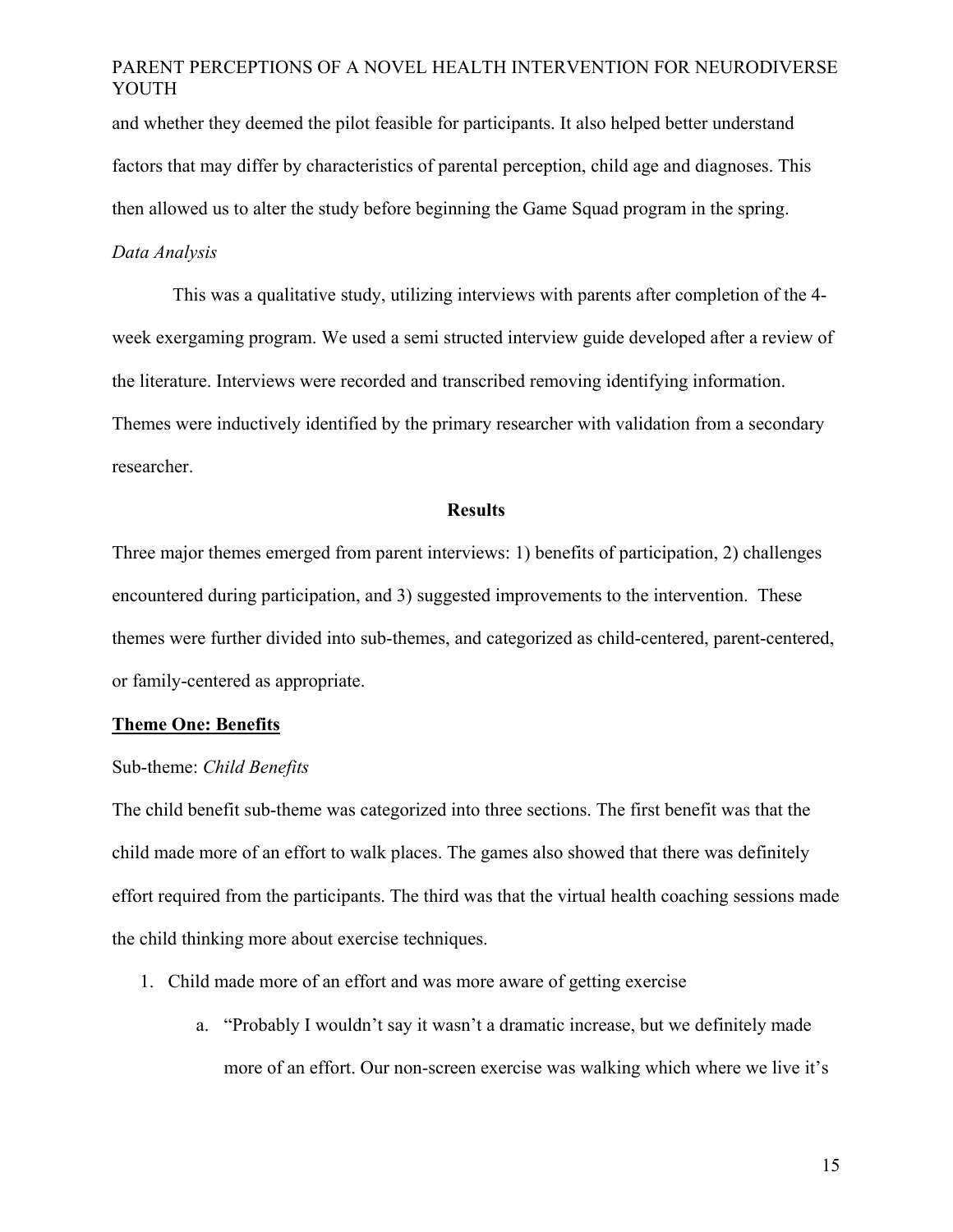pretty rigorous he walks pretty fast and there are a lot of hills and would pick up like 12 flights of stairs just with the hills in our town"

- b. "We definitely thought about it and trying to make an effort to being active."
- c. "I would say yes, [my child] tried to walk more she and her brother did [just] dance a number of times, more than they needed to. They did that a lot but past that it was just the walking."
- d. "I think [my child] became more aware [of exercise]. [My child] had always known that exercise was a good thing. [My child's] father is a fanatic exerciser etc. but think it became more apparent to her by doing it sort of by having to do it and then it became I don't that it was I don't know if I would say fun on all of it but certainly on a lot of it and I think she became more aware that exercise was a good thing and you can do it in a fun way."
- e. "He had a little bit of a different mindset about exercise and was more open about taken an extra step."
- f. "Mostly because of the Fitbit he was more aware of steps and how much movement and it had him wanting to walk more rather than ask for a ride so it wasn't like he played more sports or anything like that but he did walk more that was good but I wouldn't say it increased as the trial went by I mean early on it was better and still likes to see his steps and the Fitbit so that was good."
- g. "…Actually come to think of it for the just dance [game] which was her favorite she [danced] around the house sometimes, but she was doing it more. I think she was incorporating some of the moves."
- 2. Games required moderate to vigorous exercise to complete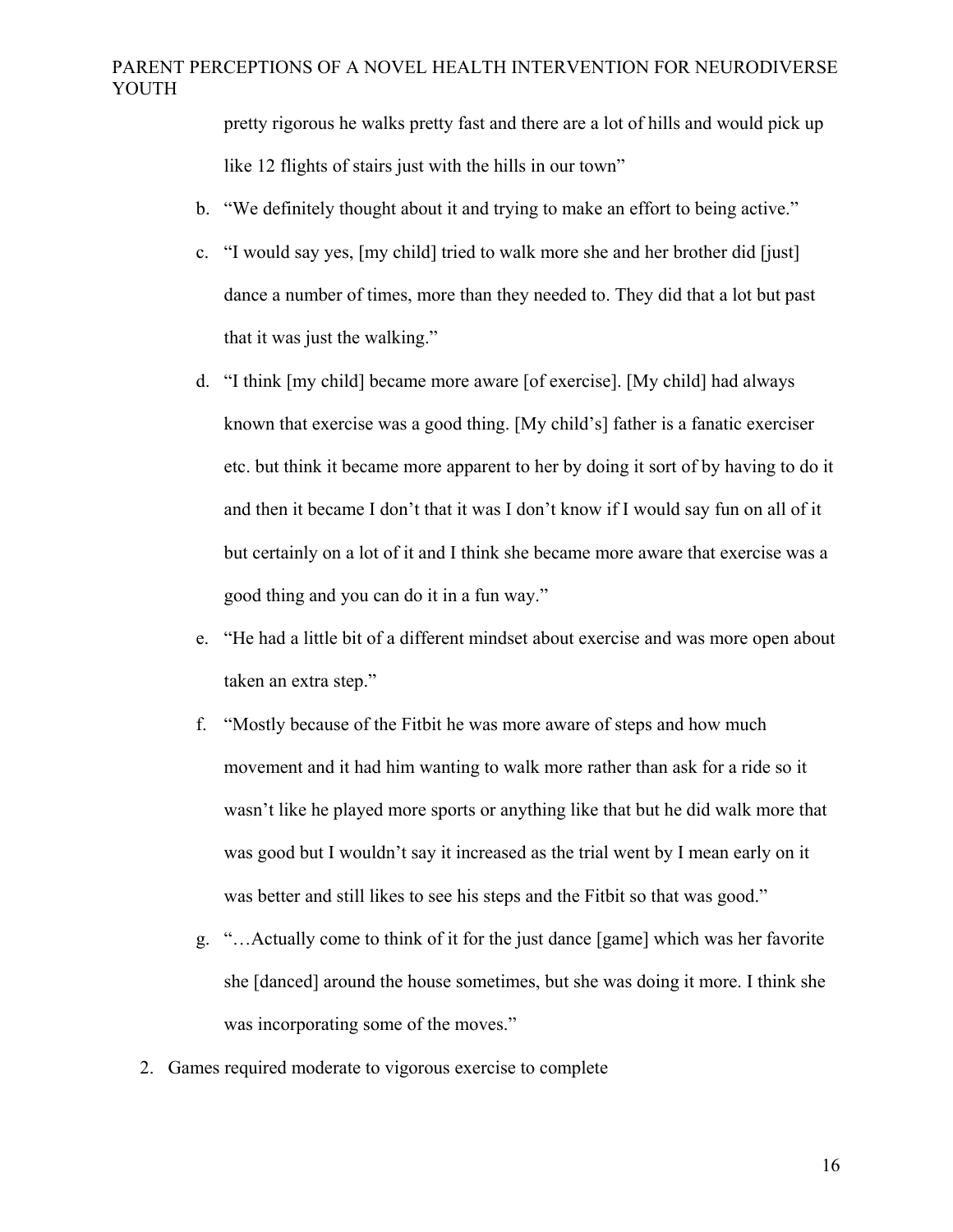- a. "… [The games] definitely required effort the kid was out of breath by the end of some of them which is good and what you want and his heart rate was up so from that aspect I thought it was good."
- 3. The virtual health coaching sessions had the child thinking more about exercise
	- a. "I think she learned about your different moves and different ways to move to get more exercise."
	- b. '[My child] asked a lot of questions about technique certainly on the weight lifting one more along those lines."
	- c. "Another thing that was good about the coaching sessions was that one week [my child] told the coach, oh I'm thinking about doing squats in between the games and [the virtual health coach] said oh that would be great, and the next time [the virtual health coach] asked if he had done it he hadn't but I think it had [my child] thinking more about exercise whether he did it or not. If anything, that's a step I the right direction."

### Sub-theme: *Family Benefits*

The next benefit that was broken into at a sub-theme was the family benefits of the program. This was separated into three categories. The first was that the journal that was given to the participants and family was very helpful. The second was that the virtual health coach was the same every week making the child comfortable knowing who they will be speaking with. The final is that to keep children motivated the parents told child that it's their job to do this.

1. Journal was helpful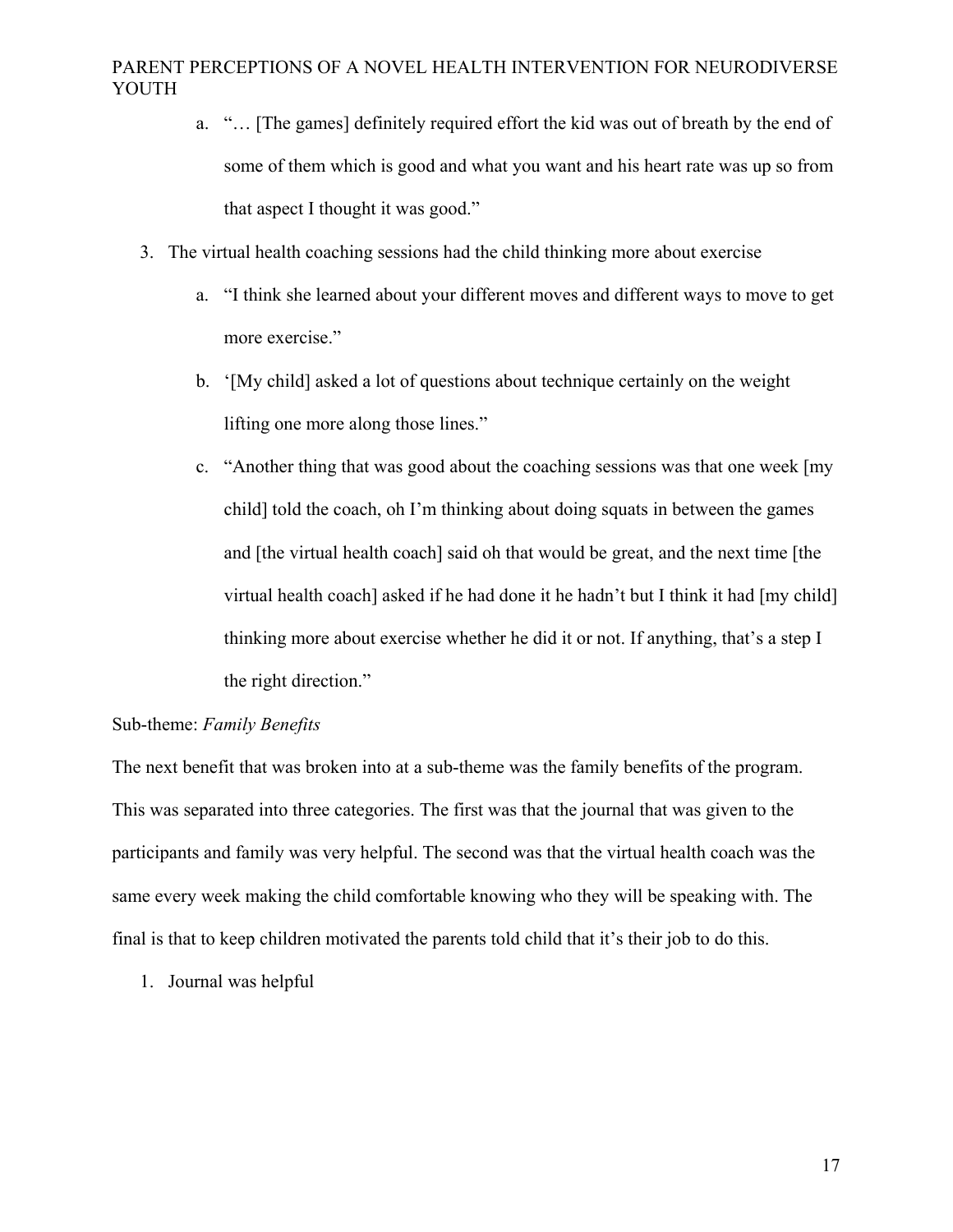- a. "I think it was really well organized and I think everything was pretty clear as far as expectations and I think the journal was super helpful obviously without that we would have been completely lost."
- 2. Helpful that the virtual health coach was the same person each week
	- a. "It was nice that it was the same person, so [my child] would know who it was going to be."
- 3. When the child was frustrated the parent told child this was their job
	- a. "I told him if you want to keep this Xbox, which was his motivation in the first place, it's your job and if you don't do your job you're not going to get to keep it. That was something for [my child] that kept him going through it when he was frustrated."

#### **Theme Two: Problems Encountered**

#### Sub-theme: *Child & Parent Barriers*

The next theme that was examined, were the problems encountered. This was broken into two sub-themes, child and parent-level barriers. This was further broken into three categories. The first one was child avoidance, the second was technical problems with the system, and the third was difficulty interacting virtually with the coach.

- 1. Child waited until the last minute to play the games
	- a. "When I first heard about this study I thought oh video games he'll be totally into it. [My child] never said once, I want to do it myself and we had to kept saying you need to do it and we tried to make a schedule and basically we really had to insist that he had to do it and if you look a lot of are times were 8pm [because he]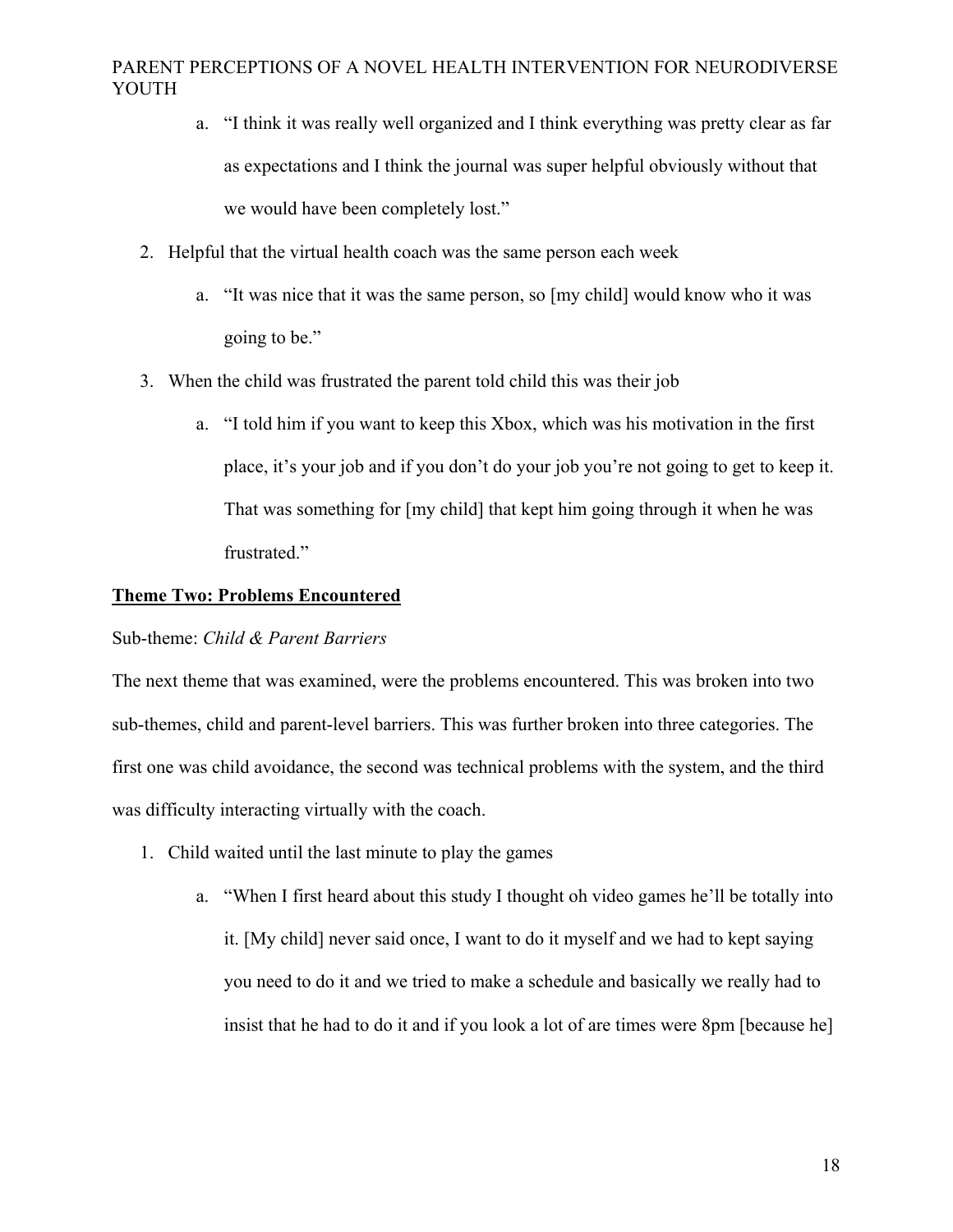waited to the very last minute and I was like they're going to know that you're waiting."

- b. "Having the weekly check ins, … [my child] is a procrastinator. There were three challenges and then the check in and I found especially towards the end that he wasn't doing them until the day before the check ins so that was really sort of getting him to do it, knowing that he was going to have the check ins, so I don't know a way to have them spread it out more."
- 2. Child was frustrated when the connect system wasn't working
	- a. "Often when he would do them [he would] get very frustrated with them mostly as he said because the connect system wasn't great and so he would feel like he was doing what he should and it wasn't picking up so it was frustrating. Also you don't score or come in last but it was more just the process of trying to do the games and it wouldn't necessarily pick up what he was doing so it got to be a pain for him and he didn't necessarily like it that much after a while."
- 3. Child wasn't thrilled with interacting on skype
	- a. "She's not really thrilled with interacting on skype but it was fine she did fine and [the virtual health coach] was really nice and the only thing was it took her the first week to understand the delay and timing with the skype but otherwise they got along great."
	- b. "The first time she was very nervous, so she was doing a lot of talking and I was kind of like okay you need to give space to [let the virtual health coach] talk."

#### Sub-theme: *Parent*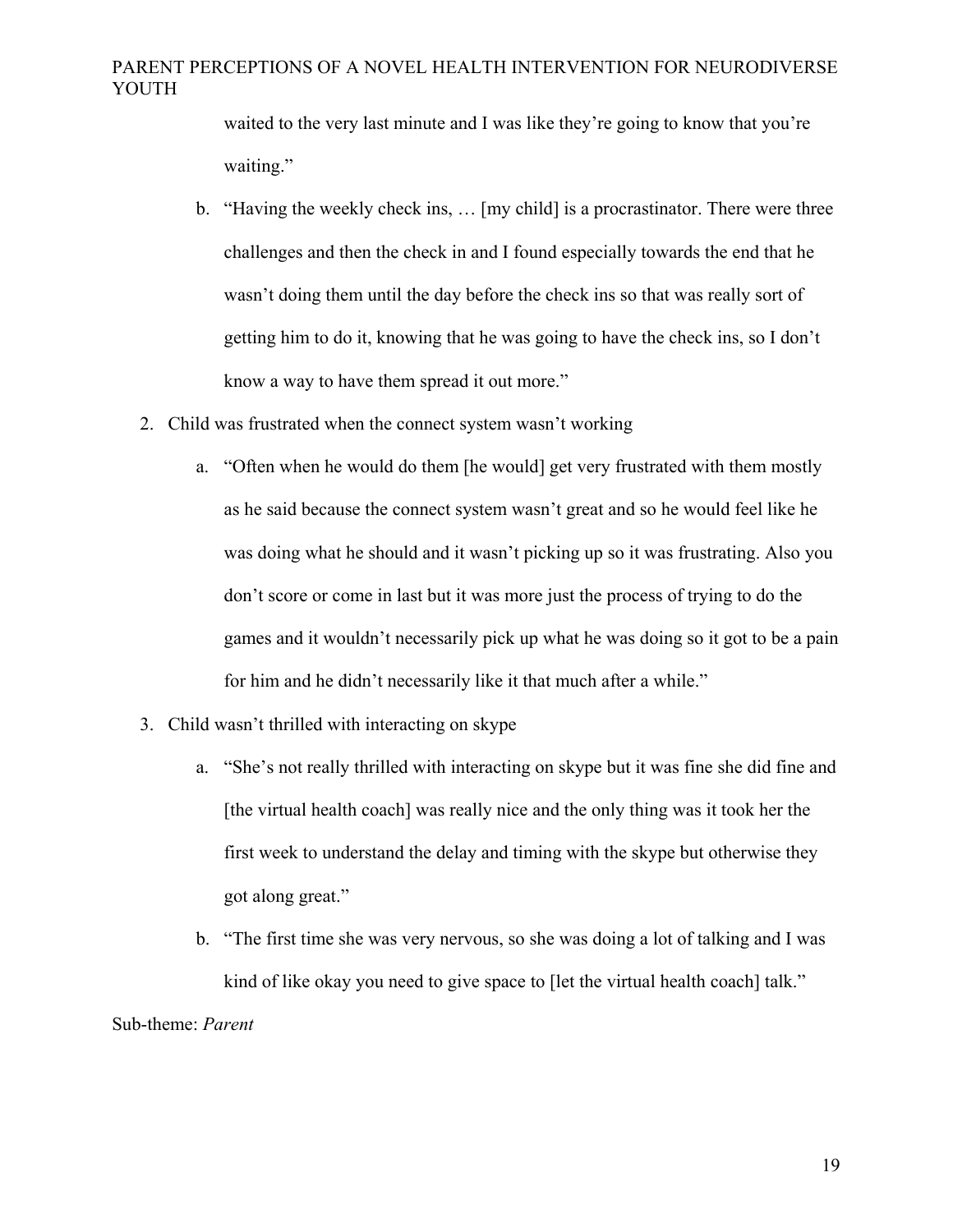The next sub-theme is the problems encountered by the parents. This was by far the most in depth because it was categorized into 9 groups. The parents gave a lot of great feedback in this section on what they think would have helped their child better succeed in the program.

- 1. Parent difficulties playing with children
	- a. "…if that's really important maybe then have the coach encourage the kids to let other people play. If they haven't and he may be the only kid who hasn't let anyone else play but if [the virtual health coach] had said hey I really want your mom to play with you next time is that okay? [My child] probably would've said yes, but when it comes from me it's probably not as valuable."
- 2. Bad connection with the connect causing children to lose focus
	- a. "I mean, I initially was a little awkward because we couldn't really see [the virtual health coach] or connect and again for a kid who literally has no patience and no attention span, stuff like that is really a barrier, he kind of turns off but we talked to [the virtual health coach] on our laptop and I think that was helpful."
	- b. "The whole connect system, I don't know if other people had the same concerns, but with these kids and the frustration of that [it] is really detrimental to this program. I think had the equipment worked better, that would've made a big difference and wanting to do it and wanting to keep going and maybe saying like hey friends let's do this, but it was really just a source of frustration most of the time."
- 3. Child might have done more activities if it was a different time of the year
	- a. "If it was a different time of year we might have made it to the pool more or done different types of exercise. [My child] doesn't do much more than hiking,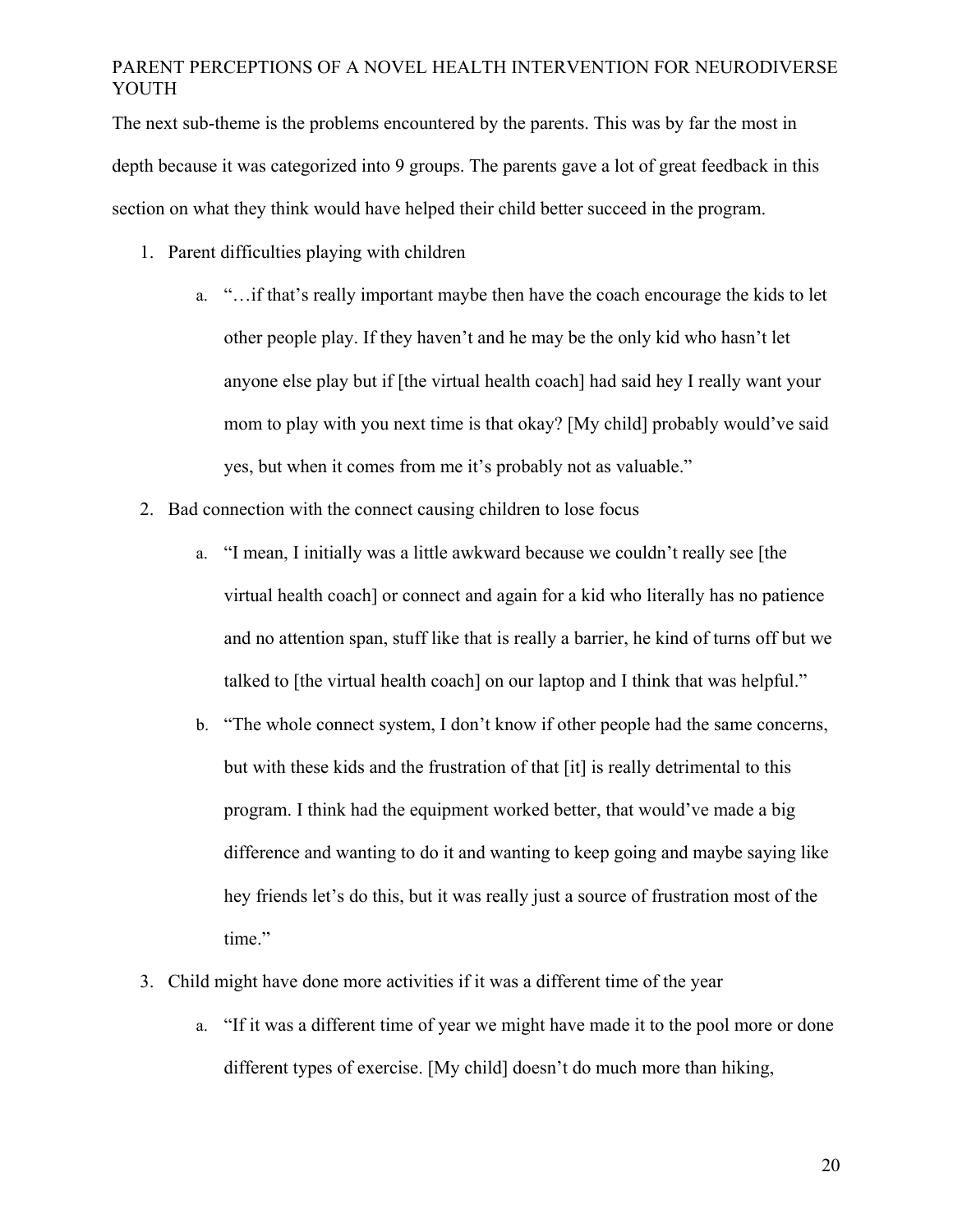walking, [or] swimming… We had gone to the Y gym a couple of times, [but] other than that it's not like he plays tennis or soccer, I mean I love tennis but I can't get him to play with me."

- 4. Parents didn't really play with their child
	- a. "No, I sat there and watched and sometimes my husband would sit there too but he didn't play against any humans. Again, some kids really respond well to competition but he cowards away from competition. So, if I had played with him and he lost he probably would've cried and given up and said I always lose and why am I a loser. Things like that and we work on that he's 13 we've known this for a long time."
	- b. "He never wanted to play with any of us and I sat there with him the whole time and said oh I want to try that but he would only do it himself which again is his own said of quirkiness. Most kids kind of like doing that stuff ya know. He takes it too seriously and then would feel bad if he was doing badly. We kind of tried to have him do it when his sister wasn't home and no one was around to kind of be judgy but again that's very specific to him."
	- c. "No, I just watched."
	- d. "I really only did in the very beginning [I played] the bowling game because it was fun and that was his favorite, [but] it really wasn't much."
- 5. Busy work schedules made it difficult to coordinating skype sessions
	- a. "The only thing that was difficult… [is] my husband works days, and I work nights uhm sometimes he [gets] home late so sometimes we had trouble coordinating having a skype session with the coach with one of us here."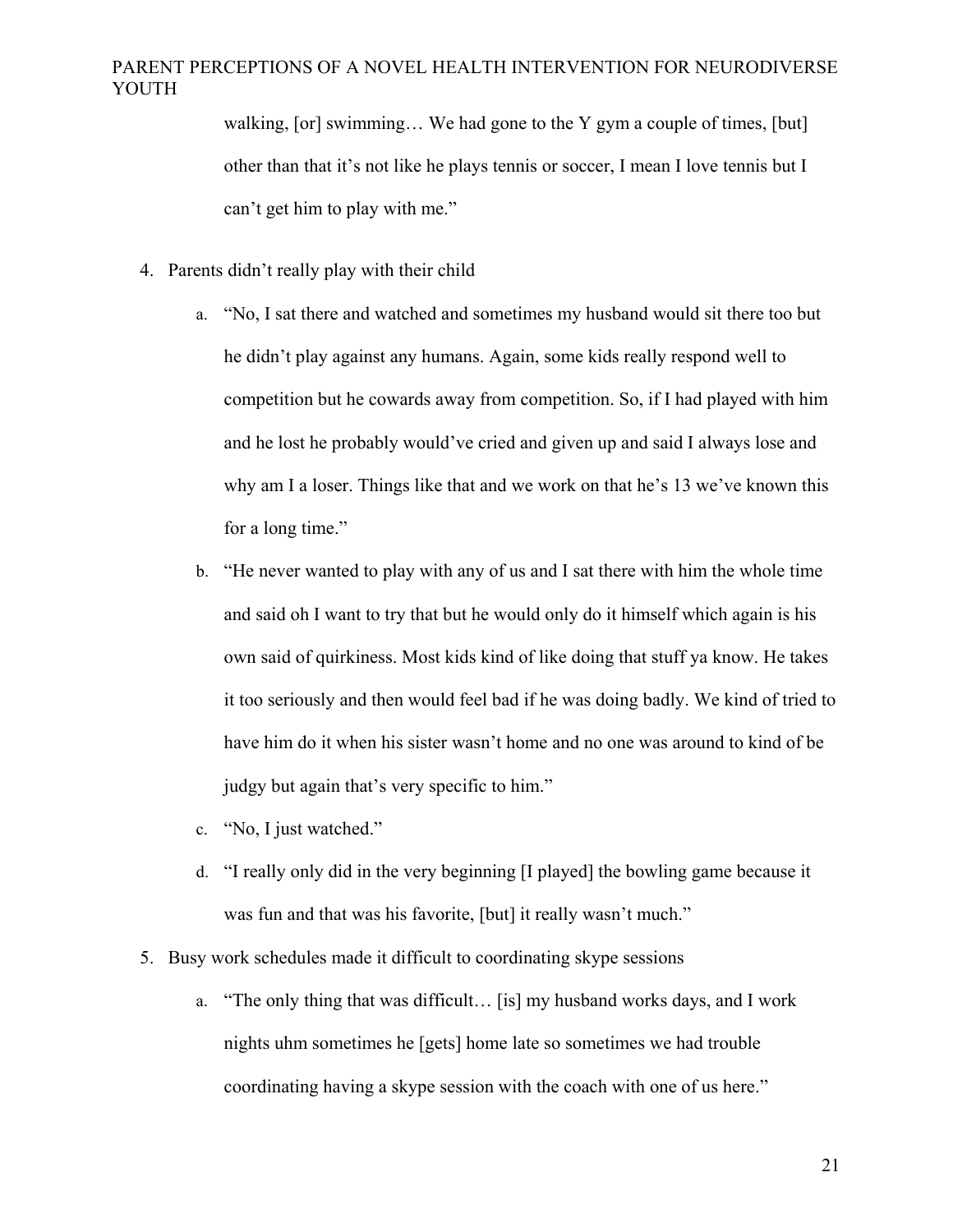- b. "I guess we were busier than we thought we were. It was harder than you think to fit it in. It doesn't sound like very much but I don't know why it was something else to remember what to do and like he's not a kid who makes his own schedule he's a kid we kind of have to direct a lot."
- 6. Motivating the child to do the game was the main problem
	- a. "When I first heard about this study I thought oh video games he'll be totally into it. [My child] never said once, I want to do it myself and we had to kept saying you need to do it and we tried to make a schedule and basically we really had to insist that he had to do it and if you look a lot of are times were 8pm [because he] waited to the very last minute and I was like they're going to know that you're waiting."
	- b. "Our main problem was getting him to [play the games] and I don't know if that's always the case [for other children]."
- 7. The virtual health coach didn't motivate children enough
	- a. "... [The virtual health coach] would say, oh don't worry about if you get frustrated you don't have to do it you can stop or go to another game. It wasn't motivating to keep [my child] going. If anything [my child] felt like alright well I'm just not going to do it because it frustrated me."
	- b. "[My child] is pretty confident and very good at interacting, so I think with her [the virtual health coach] could've maybe pushed her a little more on what she was doing and on sort of exercising."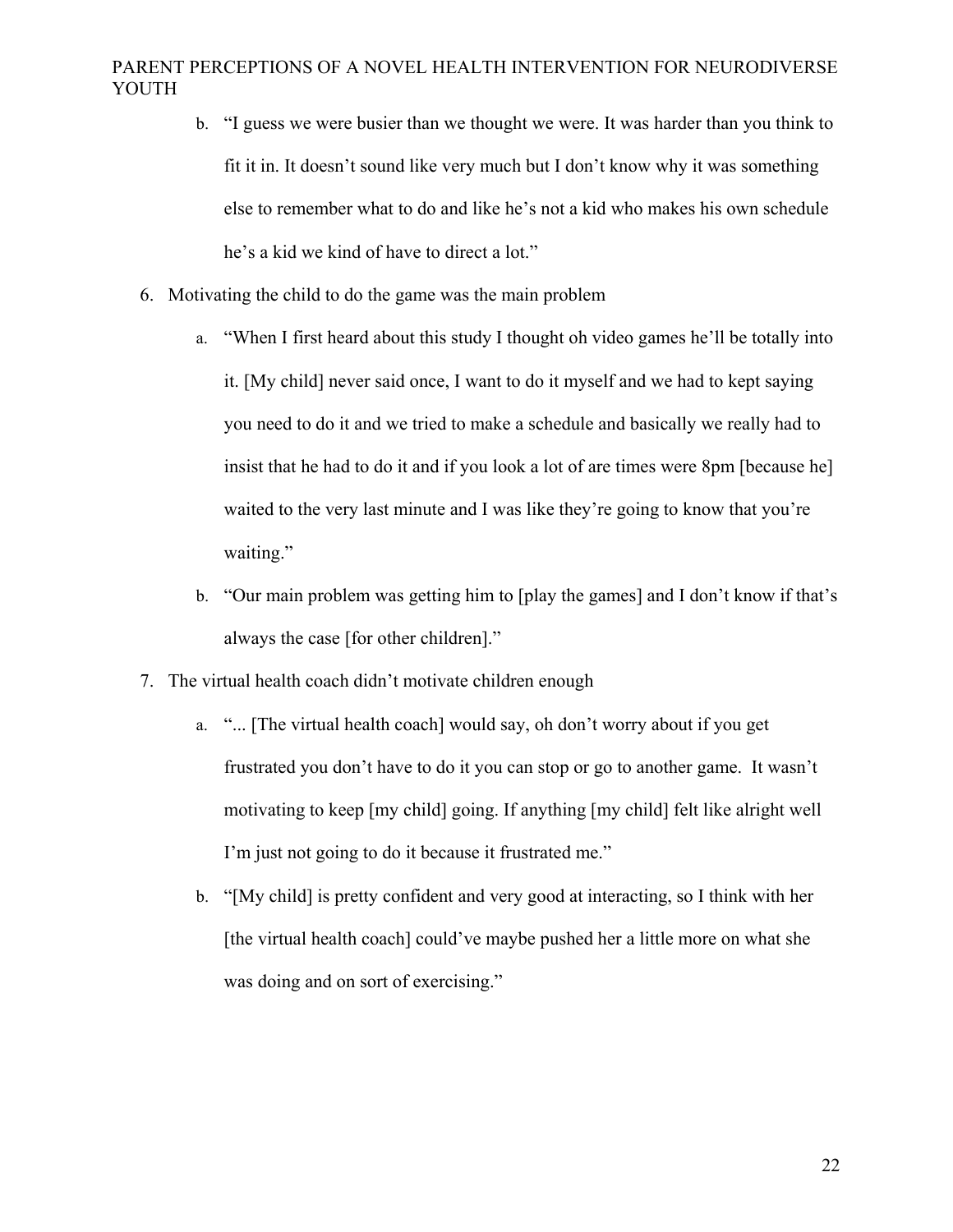- c. "I guess if there could be more motivation somehow so the kids keep up with it or do more and see if you could increase your abilities or levels overtime. I felt like that didn't happen so much."
- 8. Not much discussion on health knowledge
	- a. "I don't think there was any discussion about health. There was nothing on nutrition or food or drinking water. I think he talked about the outside exercise a little bit but that was about it unless I'm forgetting something but that's it for now."
	- b. "No" answer to question did your child gain any health knowledge.
- 9. In-game avatars inappropriate for audience
	- a. "The [video game] coaching sessions were fine, [but] the computer generated [coach] was awfully fit and gung ho sometimes a little too much."
	- b. "The actual Xbox thing itself the opponent she went against sometimes were a little too athletic and ra ra and she kind of felt discouraged is a strong word, but ya know I'm never going to beat them anyway."

## **Theme Three: Suggestions for Improvements**

#### Sub-theme: *Technology Suggestions*

In this section, it covers the themes on suggestions for improvements. The theme was broken up into three sub-theme categories. The first sub-theme is suggestions from parents on the technology equipment used. If they encountered problems with any of the equipment, they gave us suggestions on what might work better for their child or for children who have neurodevelopmental challenges. The parents concluded that there needed to different types of games, and new equipment.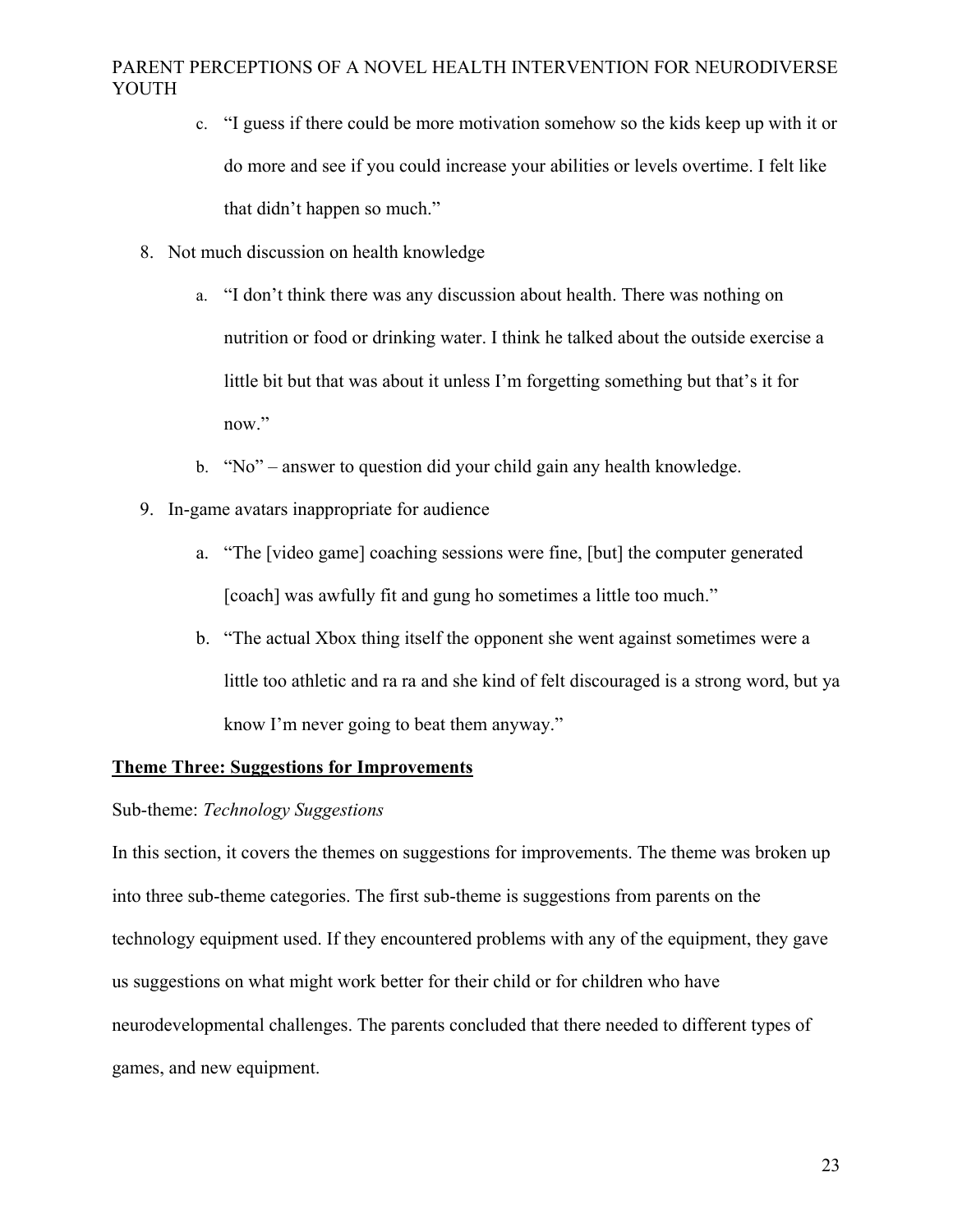1. Non-sports games

a. "...The types of games they had were good and fun and I bet for most kids they're really fun but I was thinking if you had a game like one of the building or pioneering game [like Minecraft]...because those are the games that kids love or even battling dragons and sword fighting something less exercise focus and I realize that's kind of the point but to get them to exercise without them really knowing it"

- 2. Different equipment
	- a. "Often when [my child] would do them [my child would] get very frustrated with them mostly as [my child] said because the connect system wasn't great and so [my child] would feel like he was doing what he should and it wasn't picking up so it was frustrating. Also you don't score or come in last but it was more just the process of trying to do the games and it wouldn't necessarily pick up what [my child] was doing so it got to be a pain for [my child] and he didn't necessarily like it that much after a while."
	- b. "I think especially with kids in this group with the issues that they have that is one added frustration that hurts the program for sure."

## Sub-theme: *Coaching Suggestions*

The second sub-theme was the suggestions parents made about the weekly chats, with the virtual health coach. They felt that the virtual health coaches could have been more motivating to keep the children engaged. Another suggestion made was for the virtual health coaches to encourage children to allow others to play with them.

1. More motivation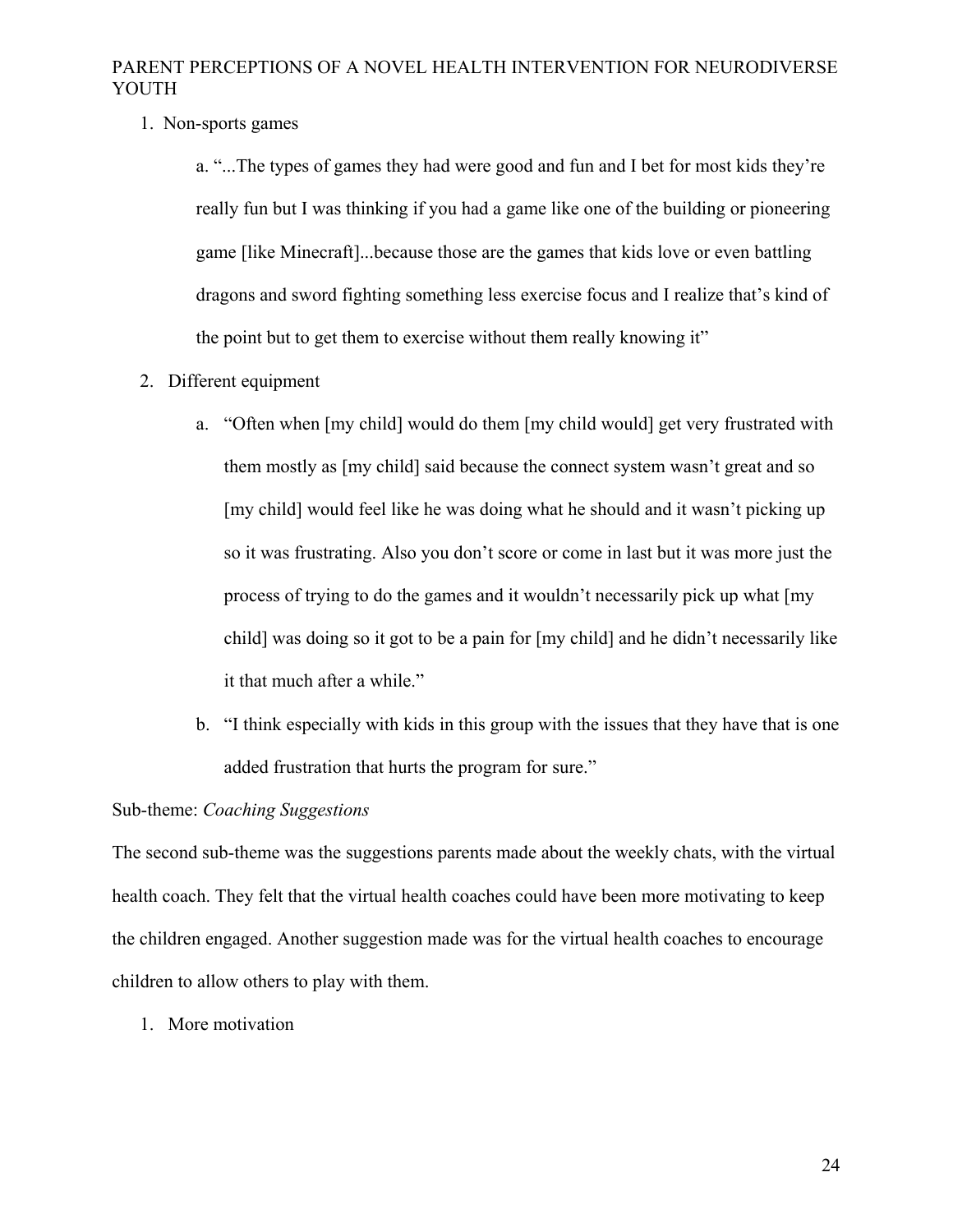- a. "I'm not sure we had a ton to say really so maybe if I was one of the coaches I'd ask more questions like, do you feel any different? Do you feel like it's getting easier or harder? And he would ask us if we had any questions and we would just sort of chat and it is tough [since] it's not like he really knows the kids."
- b. "I think it was good I think my child is really hard to engage so I think he was friendly and outgoing. In hindsight I probably could've given him pointers on how to engage if he felt like he needed them, I'm not sure how he feels like if it was pretty engaging. But I think [my child] looked forward to talking to him but again he has like a 5 minute attention span he's like doing something else in the middle of it."
- c. "[My child] is pretty confident and very good at interacting, so I think with her he could've maybe pushed her a little more on what she was doing."
- d. "I guess if there could be more motivation somehow so the kids keep up with it or do more and see if you could increase your abilities or levels over time...I felt like that didn't happen so much."
- 2. Encourage children to let family/friends play
	- a. "…if that's really important maybe then have the coach encourage the kids to let other people play. If they haven't and he may be the only kid who hasn't let anyone else play but if [the virtual health coach] had said hey I really want your mom to play with you next time is that okay? [My child] probably would've said yes, but when it comes from me it's probably not as valuable."

Sub-theme: *Process Suggestions*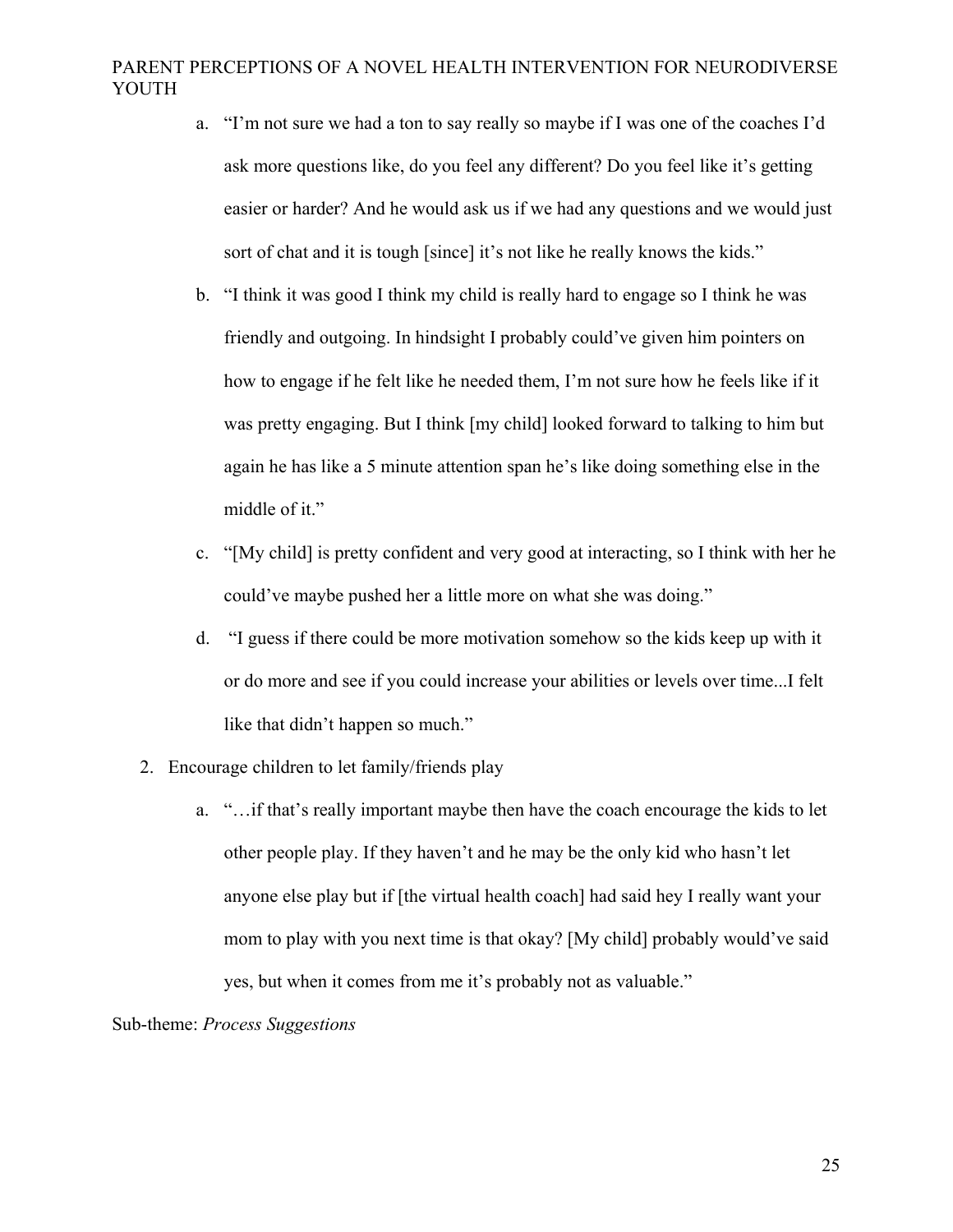The third sub-theme for this section is the process suggestions made by the parents. In the challenge booklet, it lists the games and approximately how long they should take. Parents felt that there was not enough time given for the children to do some activities which caused frustration. Another suggestion was to get rid of competitive games because children don't respond well to this. Parents also suggested that it would have been helpful if they had a practice week so they could get familiar with the new equipment. Finally, to come up with other ways to encourage the kids to continue playing the games.

- 1. Change time expectations
	- a. "The other thing was in the beginning [the game book] says do 10 minutes, the second week was 20 minutes increasing each week, but it seemed like the amount of things you were supposed to do in the challenge was definitely way longer than the time you were supposed to do each week. So, if he was getting frustrated… do we stop because it's been 10 minutes or do we keep going because he needs to get through the challenges? That wasn't really clear and then we mentioned that in one of the [coaching] sessions and [the virtual health coach] said well it was really geared around to do it in that amount of time, but then another time he said [to] get through them as well. That was a little frustrating. If they are only supposed to do 10 minutes there should be less to do in the challenges, especially because it is broken up by the week."
- 2. Get rid of the competitive games
	- a. "I think if there was a way to play the games where they are just looking at their own scores and their own improvements overtime. [For example] you must have been tired today you dropped ten points. That might be better for [my child] so he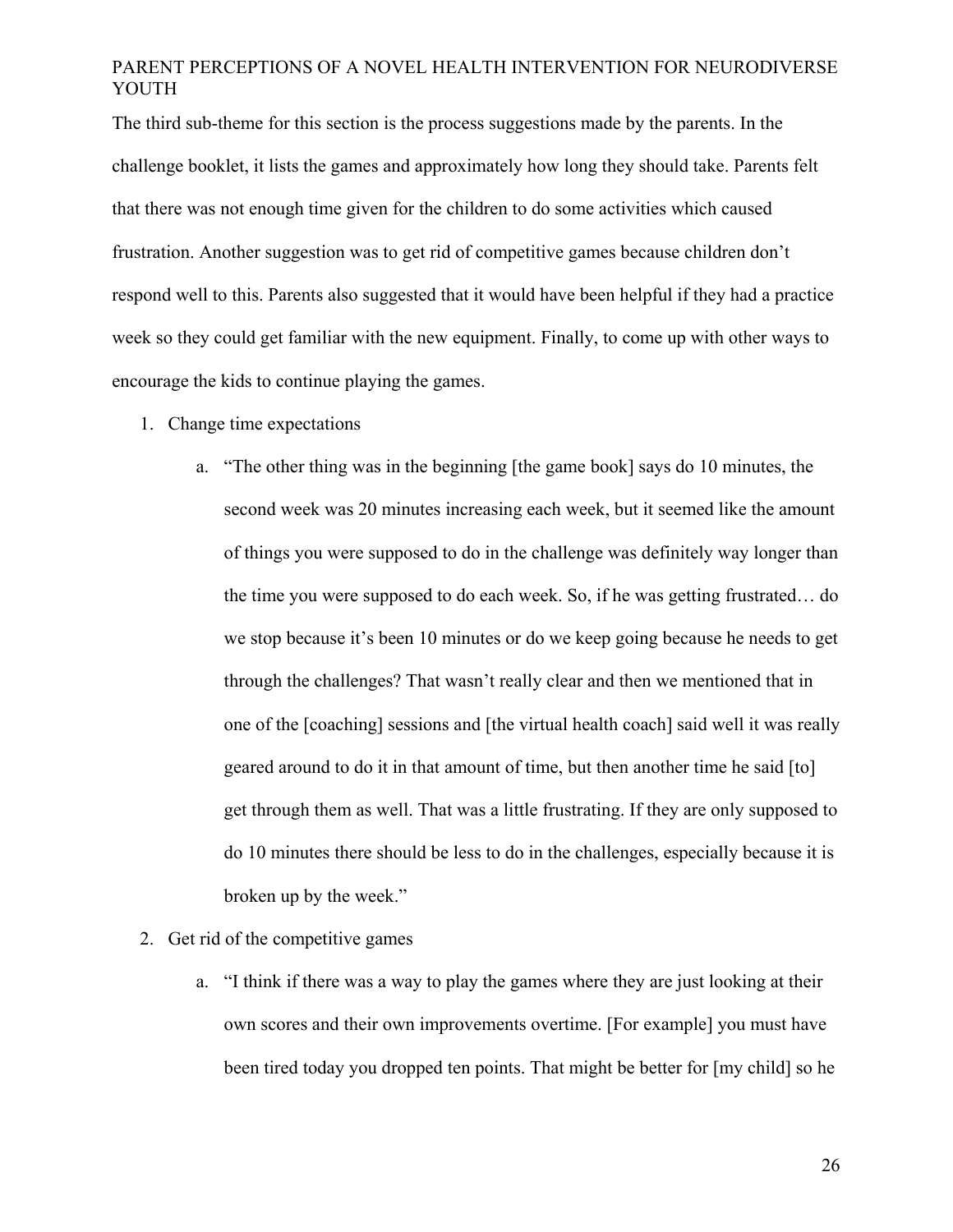doesn't have to worry about this robot is beating me or something and I had to keep reminding [my child] it's not about winning or losing."

- 3. Add a practice week
	- a. "I think if the program had a practice week but I felt like the first week we were still getting warmed up and figuring it out or maybe we were the only people who needed a training week but it took us a while to navigate the system although are system wasn't really working so maybe that's why
- 4. Other ways to encourage kids to continue to play
	- a. "I'm trying to think of something other than [the games saying] yay fantastic you did well to give [the children] a feeling of pride for what they've accomplished that would be my only suggestion."
	- b. "… I think you are going to struggle with some students who aren't as motivated as [my child] but I think yeah if there could be more incentive encouragement that would help."

#### **Discussion**

The purpose of this study was to examine potential benefits, barriers and suggestions for improvement among parents of children participating in a pilot exergame program. We interviewed three parents after their children completed the 4-week pilot intervention. The students had to complete the games three times per week. The students also had a set time each week to Skype with the virtual health coach, which lasted about 15-30 minutes. Along with the intervention program, students were encouraged to get as many steps in on days they did not exergame.

*Benefits*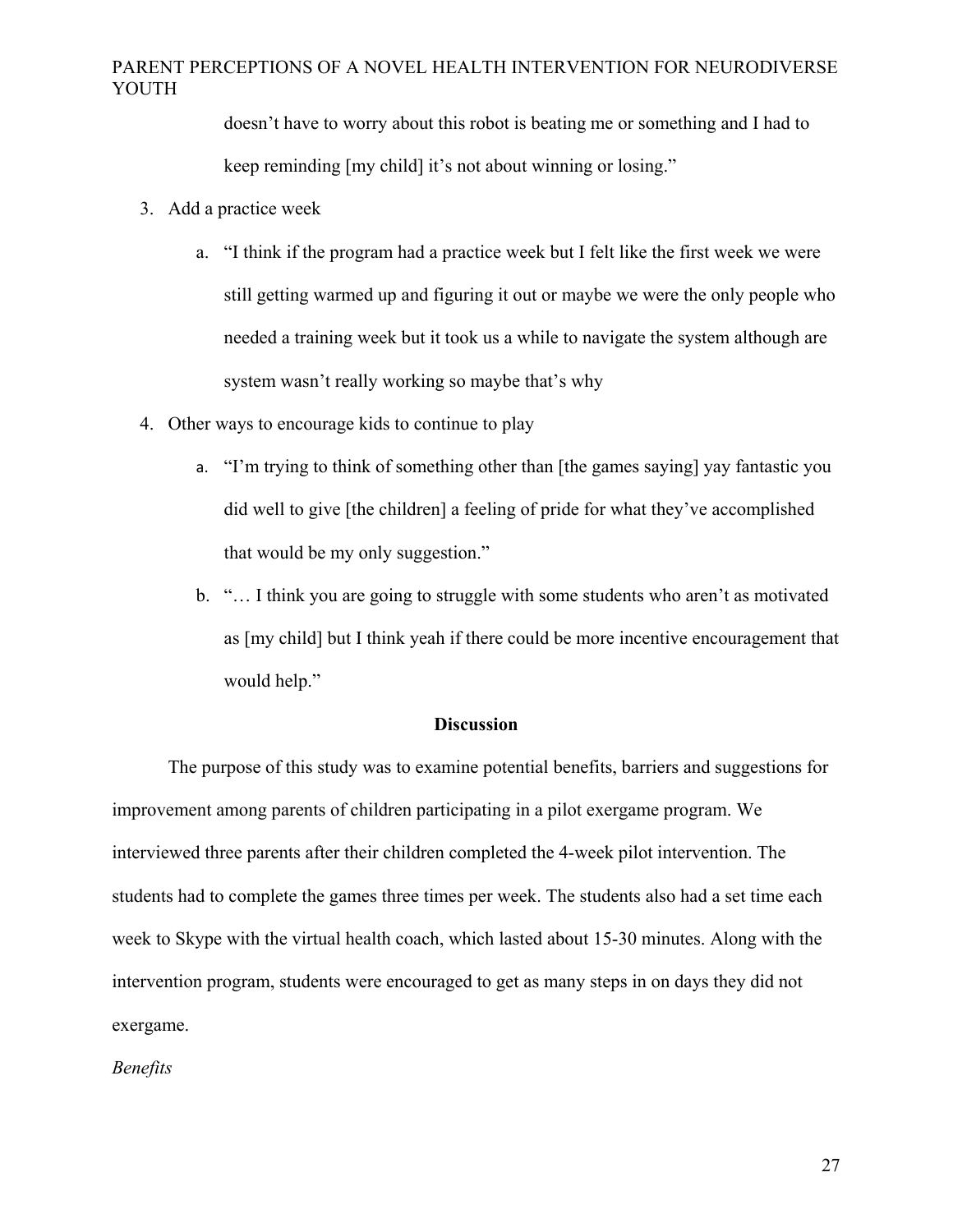The first theme looked at the benefits of the overall program of the child and the parent. During the pilot study, parents found that the children were more aware and made more of an effort to be active. Although, parents said that this only increased by a little, it still had them thinking about exercise and taking that extra step. The non-screen time activity that the children in the study participated in the most was walking. The Fitbit in particular encouraged children because they were able to see the steps which motivated them to walk more. Parents also mentioned that some of the games played required a lot of effort. Along with being more aware of physical activity, the virtual health coaches had children thinking about exercise more. Parents said that children asked about different techniques that they had picked up from the game and utilized some around the house. Even if the child did not do that all the time, it still had the children thinking more and opening them up to different exercise techniques. Parents also thought that the Challenge Book was beneficial to have so they were able to follow through the program requirements. Another thing that parents appreciated was that the virtual health coach was the same person each week. It gave the child a chance to connect with the health coach. This also gave the health coach a better idea of the child and what they like vs do not like. To motivate their children parents told the child in order to keep the technology equipment, they have to complete the program to the best of their abilities.

#### *Problems encountered*

The biggest problems the study encountered were that children were frustrated when the connect system would not work and motivating children was a challenge. The first problem was technology issues. Children would lose focus when bad connection occurred. If the connect was not picking up the movement, it caused the child to become aggravated not wanting to continue on. The other problem was motivating the children to play the games. Because the children were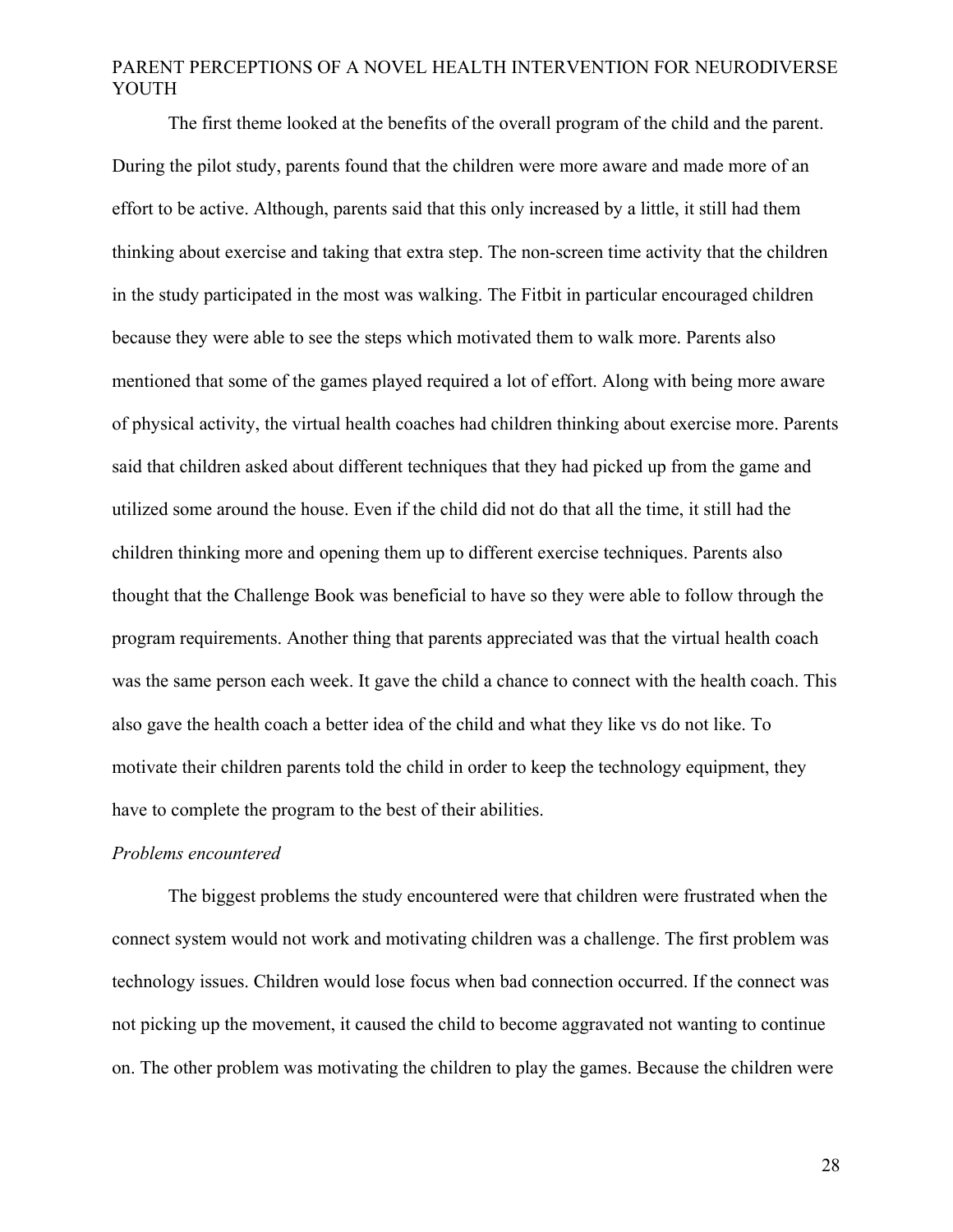not motivated it caused them to push off the games until the last minute when they would meet with the virtual health coach. Another common issue parents had was that they felt that the virtual health coach did not motivate their child enough. Parents reported that children were also not excited about interacting with the virtual health coach through Skype. This made the child nervous. The virtual health coaches had minimal if any discussion on health knowledge. Parents also were not involved in any game play. Some of this was due to the fact that children were too competitive not allowing parents or others to play with them. Some parents also felt that the ingame avatars were inappropriate for the audience. The avatars were very fit causing it to almost discourage the children because they felt as if they were never going to beat them or look like them. Another problem was that the pilot took place during wintertime. If it had been summertime, it would have allowed children to have more of a variety in non-screen time exercise for example, swimming, walking and hiking. This was also related to busy schedules. To coordinate Skype sessions around doctors appointments, school and parents work schedule it was challenging for parents to find one time that works for everyone.

#### *Suggestions*

The final theme found was suggestions for improvements. The parents found that the technology provided was too problematic, causing their children to become frustrated. The parents believed that by having different technology, it might benefit the intervention. Another suggestion that was addressed was that the games were too sport oriented or that the games did not interest the child at all. Not all children are interested in sports or dancing, so games need to be added to tailor all of the children's needs to ensure their satisfaction and motivation of the program. Parents mentioned that by having a game that was more of a lifestyle or fighting based game, could potentially get the child to be active without even realizing it. This would be another

29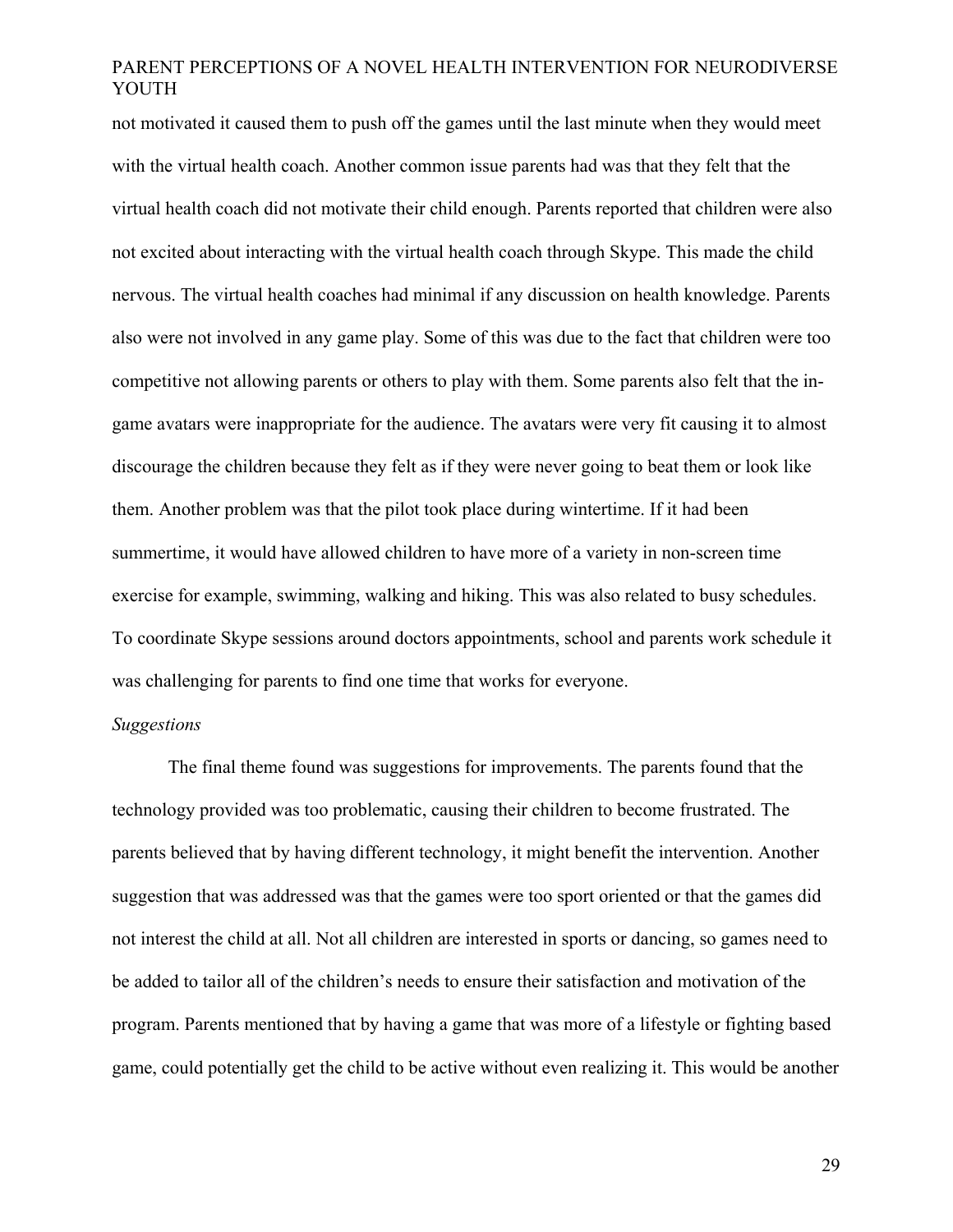approach of how to engage children in physical activity in a fun way while also keeping them interested in the program.

The parents of the study also thought the virtual health coach was not motivating enough which caused the child to stop playing the games. Every child within this group has different obstacles they run into and the parents know their children and how to engage them to the best of their ability. However, the virtual health coaches do not necessarily know how far is too far when motivating these children. Trying to keep children on track and having them try to pay attention is a challenge itself. If the coach was unable to connect with children at any point, you could lose the child's attention. Allowing parents to suggest ways to interact and engage their child, it could potentially benefit the program. The parents believed that if the coach were to push the children a little more, it could have further motivated them to want to play the games. Parents also suggested to encourage the virtual health coach to let friends and family play. Most children in general do not like competition, however children in this particular group might have more issues when involving others.

Along with technology and coaching suggestions, process suggestions were made. Parents thought there was not enough time that was expected of the children to complete each game. In the Challenge Book, it had listed the estimated time on how long the child should play the game each week. Parents explained that having the time expectation caused frustration to their child, especially when combined with technology complications. This caused confusion to children and parents on what to do in situations like this. Having a more realistic time expectation in the Challenge Book could help the child and parent not run into a stressful situation if the child could not complete the game. Parents also made a suggestion to utilize games without a competitive component. By adding a competitive component, you are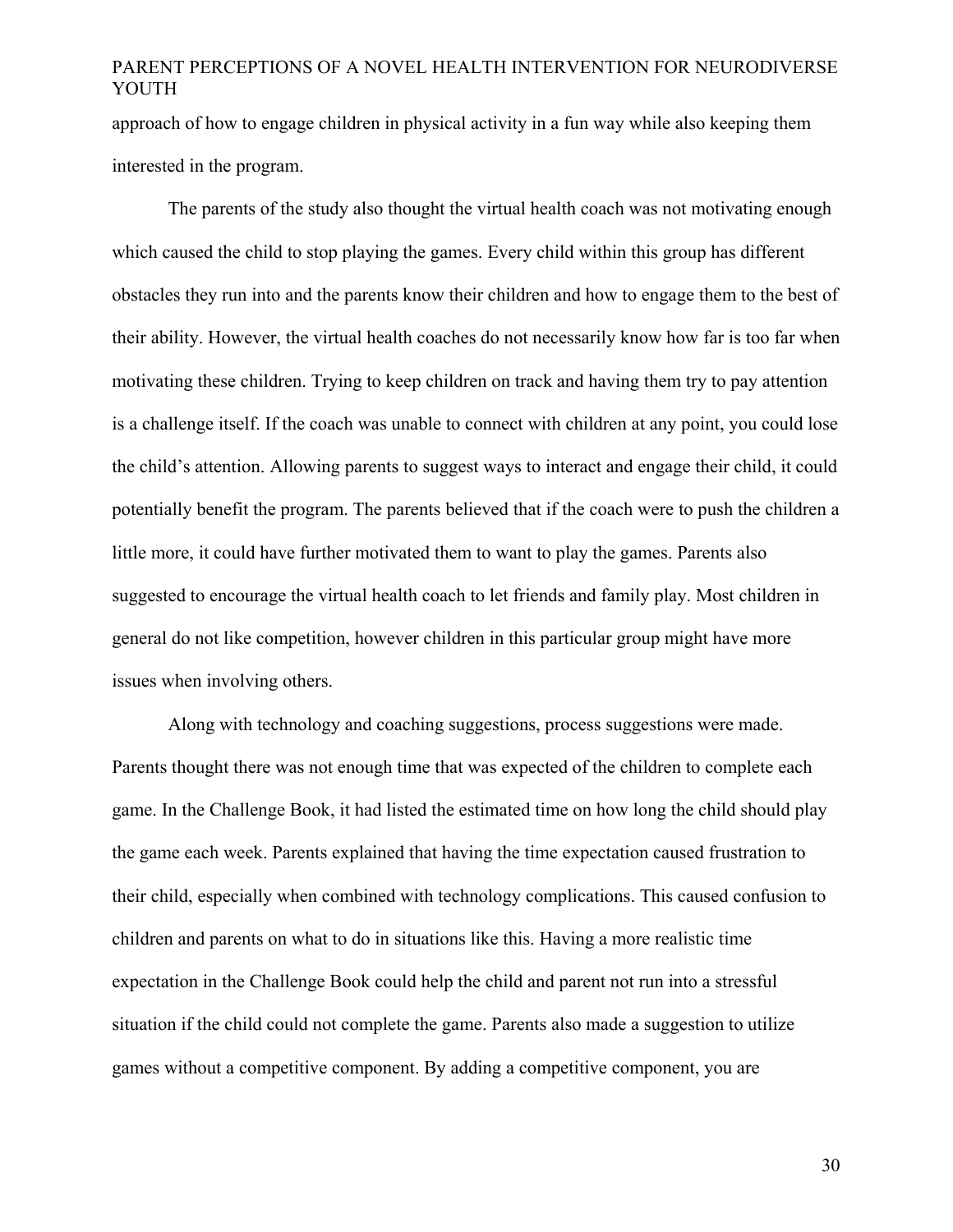increasing the chance for children to become upset. Parents kept reminding their children that it is not about winning or losing, because the goal of this was to find a way to make the children in this group more active. If the child becomes frustrated that they lost, they might not want to play the game again. If there were other ways to encourage kids to play, like additional incentives, that might be beneficial, especially to children who are not as motivated as others. Another suggestion that the program should implement, is to utilize a run-in period. For parents, the first visit made was setting up the Xbox and going over instructions, which became overwhelming. Getting accustomed to new technology, meeting the virtual health coach, and running through the games might all seem clear in that minute but once they are left on their own, it can be a challenge to go through how everything works. On top of learning how everything works, many parents ran into technology problems. This interfered with days when the child needed to play the games. If we had a week to allow them to practice and get a feel for it, it could prevent future interferences.

*Limitations and Future Research Directions:* An important limitation was that the study had a very small sample size. However, after interviews were reviewed, we will be able to utilize the feedback assessing barriers to help tailor the future GameSquad intervention. Adding new technology such as virtual reality, developing a mHealth app, and expanding the types of games being played could help the program grow. Future research should investigate feasibility and engagement among a larger sample of youth with diverse and heterogeneous mental health disorders.

#### **Conclusion**

The home-based, school-supported GameSquad exergaming intervention shows potential to improve physical activity engagement in this population, however, barriers remain that should

31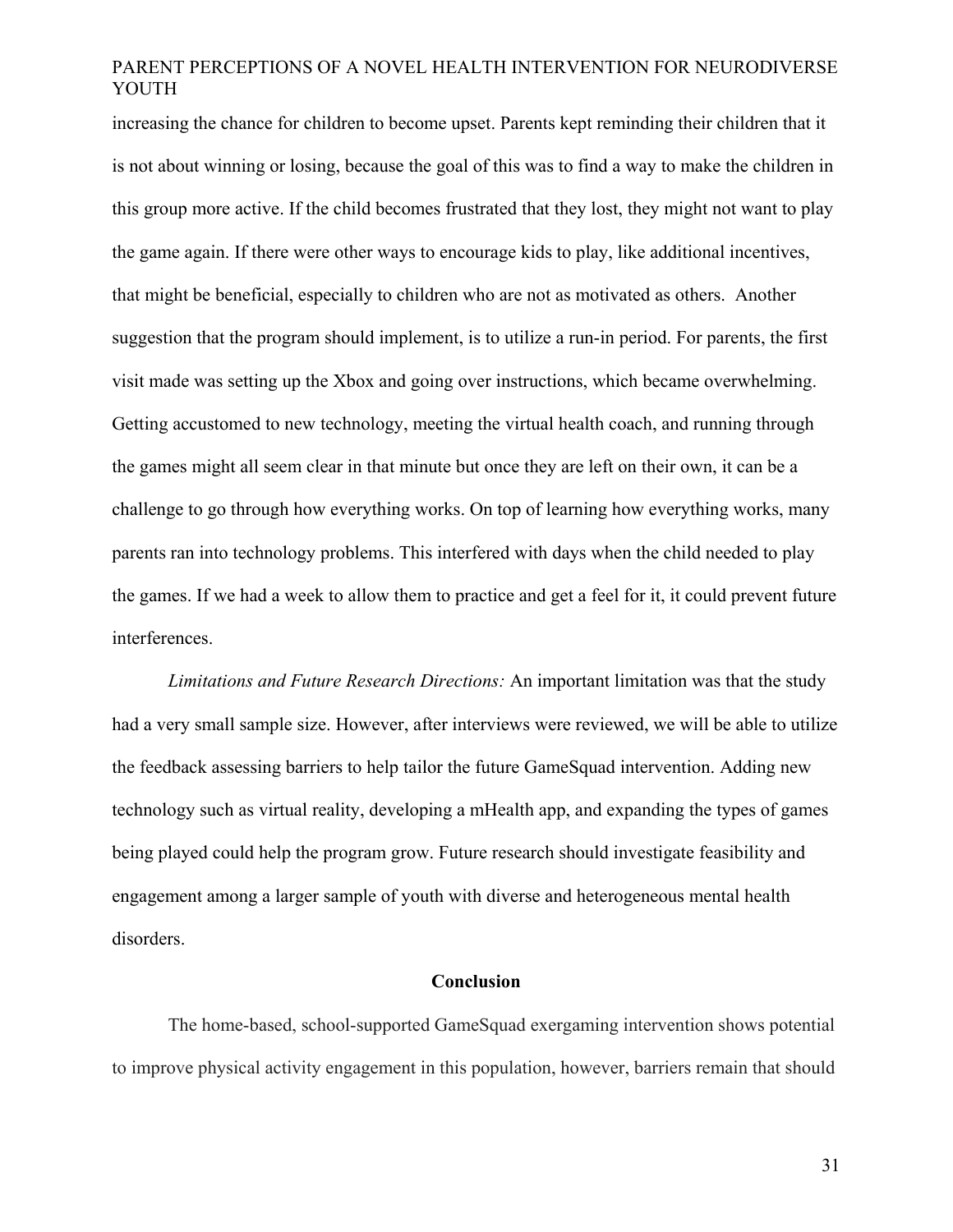be addressed prior to upscaling. Modifications such as integrated intervention interfaces and

more diverse gaming options would help improve intervention engagement and decrease parental

burden.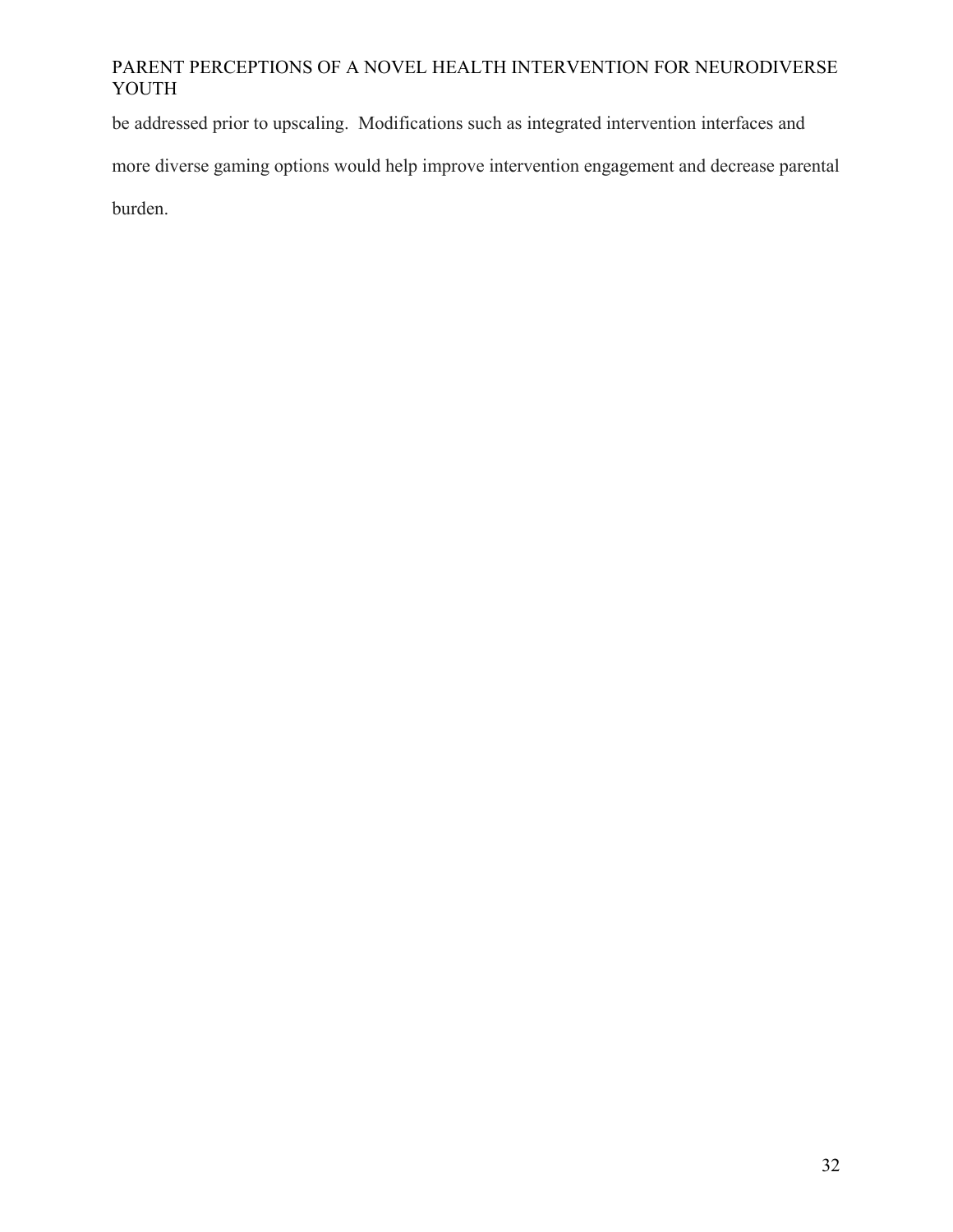References

- Boyle, C. A., Boulet, S., Schieve, L. A., Cohen, R. A., Blumberg, S. J., Yeargin-Allsopp, M., ... & Kogan, M. D. (2011). Trends in the prevalence of developmental disabilities in US children, 1997–2008. *Pediatrics*, peds-2010.
- Gawrilow, C., Stadler, G., Langguth, N., Naumann, A., & Boeck, A. (2016). Physical activity, affect, and cognition in children with symptoms of ADHD. *Journal of attention disorders*, *20*(2), 151-162.
- Jensen, C. M., & Steinhausen, H.-C. (2015). Comorbid mental disorders in children and adolescents with attention-deficit/hyperactivity disorder in a large nationwide study. Attention Deficit And Hyperactivity Disorders, 7(1), 27–38. https://doi.org/10.1007/s12402-014-0142-1
- Lovato, N., & Gradisar, M. (2014). A meta-analysis and model of the relationship between sleep and depression in adolescents: recommendations for future research and clinical practice. Sleep Medicine Reviews, 18(6), 521–529. https://doi.org/10.1016/j.smrv.2014.03.006
- MacDonald, M., Esposito, P., & Ulrich, D. (2011). The physical activity patterns of children with autism. *BMC research notes*, *4*(1), 422.
- Martin, J. J., & Choi, Y. S. (2009). Parents' physical activity− related perceptions of their children with disabilities. *Disability and Health Journal*, *2*(1), 9-14.
- McCoy, S. M., Jakicic, J. M., & Gibbs, B. B. (2016). Comparison of Obesity, Physical Activity, and Sedentary Behaviors Between Adolescents With Autism Spectrum Disorders and Without. Journal Of Autism And Developmental Disorders, 46(7), 2317–2326. https://doi.org/10.1007/s10803-016-2762-0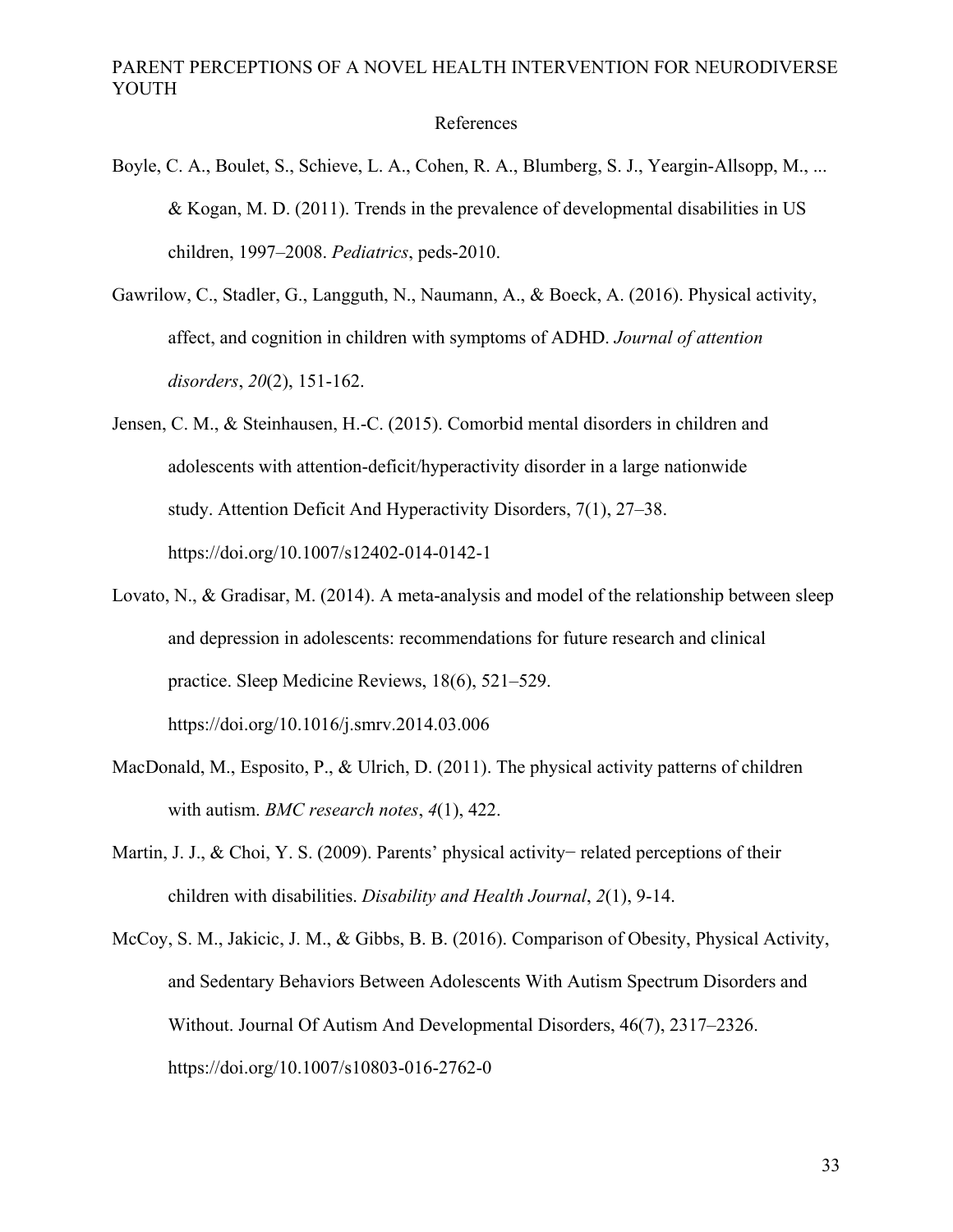- McGarty, A. M., & Melville, C. A. (2018). Parental perceptions of facilitators and barriers to physical activity for children with intellectual disabilities: A mixed methods systematic review. *Research in developmental disabilities*, *73*, 40-57.
- Merikangas, K. R., He, J.-P., Burstein, M., Swanson, S. A., Avenevoli, S., Cui, L., … Swendsen, J. (2010). Lifetime prevalence of mental disorders in U.S. adolescents: results from the National Comorbidity Survey Replication--Adolescent Supplement (NCS-A). Journal Of The American Academy Of Child And Adolescent Psychiatry, 49(10), 980–989. https://doi.org/10.1016/j.jaac.2010.05.017
- Must, A., Phillips, S., Curtin, C., & Bandini, L. G. (2015). Barriers to Physical Activity in Children With Autism Spectrum Disorders: Relationship to Physical Activity and Screen Time. Journal of Physical Activity & Health, 12(4), 529–534. Retrieved from http://proxy3.noblenet.org/login?url=http://search.ebscohost.com/login.aspx?direct=true &AuthType=ip&db=s3h&AN=103674630&site=ehost-live&scope=site
- Obrusnikova, I., & Cavalier, A. R. (2011). Perceived barriers and facilitators of participation in after-school physical activity by children with autism spectrum disorders. *Journal of Developmental and Physical Disabilities*, *23*(3), 195-211.
- Oppositional defiant disorder (ODD). (2018, January 25). Retrieved from https://www.mayoclinic.org/diseases-conditions/oppositional-defiant-disorder/symptomscauses/syc-20375831
- Pitchford, E. A., Siebert, E., Hamm, J., & Yun, J. (2016). Parental perceptions of physical activity benefits for youth with developmental disabilities. American Journal on Intellectual and Developmental Disabilities, 121(1), 25–32. https://doi.org/10.1352/1944- 7558-121.1.25